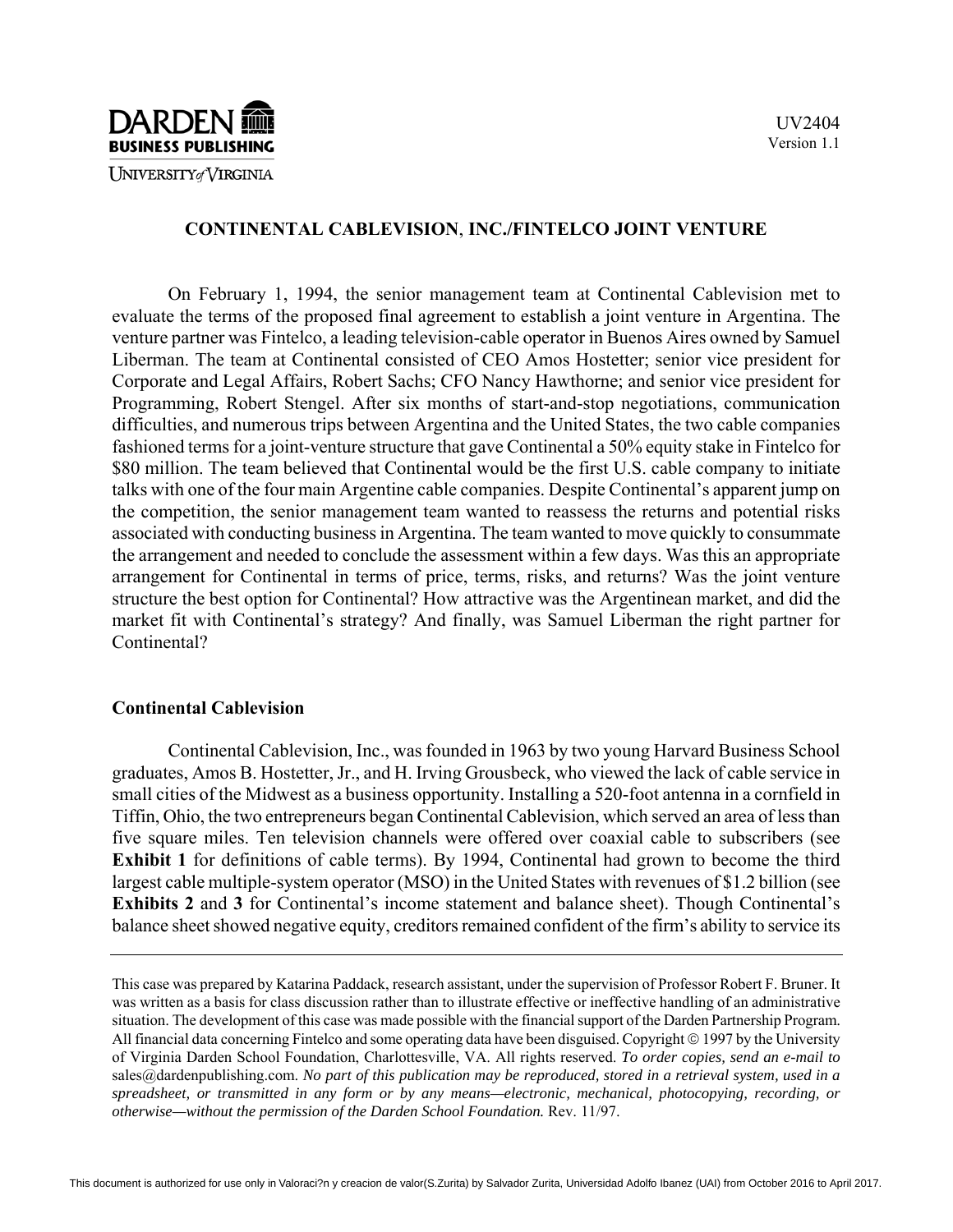debt, in light of its very strong cash flow. High depreciation expense shielded the firm's income from taxes. As of December 1993, the company's S&P bond rating was "BB." Remaining a privately held company, Continental served over 3 million subscribers in 16 states.<sup>1</sup>

During the 1980s, Grousbeck retired to pursue a teaching career. Under Hostetter's leadership, Continental grew to employ more than 7,000 people in 1994. Hostetter's decentralized management philosophy delegated broad operating authority to the regional vice presidents, who managed each of the company's five management regions. Approximately 90 employees worked at the corporate offices in a renovated pilot house on the edge of Boston Harbor.

Continental's success was based on a growth strategy that clustered cable systems in certain areas of the country in order to more effectively distribute operating costs over a large number of subscribers. Until the mid 1980s, Continental's core business concentrated on the construction and operation of new cable-television systems in the United States. By 1987, however, the U.S. cable market began to show signs of maturation, when growth in the number of homes passed dropped to 5% from a high of approximately 20% in 1980. Growth in basic cable subscriptions had also dropped from 20% in 1981 to 7% in 1987.

In 1987, government deregulation of the cable industry led to industry consolidation and a flurry of strategic partnerships as cable operators tried to position themselves competitively for the coming decade. The 1984 Cable Act (effective in 1987) allowed operators to raise basic rates and to reinvest a portion of the subsequent revenue into licensing fees paid to basic networks for original programming and program acquisition. As a result, cable operators began a fierce drive toward "content" investments in programming and created a powerful generation of basic networks. Annual network gross advertising-revenue growth rates doubled from 14.2% in 1986 to 28.5% in 1989. During the early 1990s, those networks grew to include the Discovery Channel, Turner Broadcasting, QVC Network, the Cartoon Channel, Comedy Central, and E! Entertainment. In 1994, U.S. cable programming, measured in terms of net advertising sales and affiliate fees, was estimated to have become a \$5-billion business; projections called for a doubling of basic cable network revenues to \$11 billion by 2004, a compound annual growth rate of  $9.1\%$ <sup>2</sup>

Like its competitors, Continental looked for new ways to diversify its traditional revenue and asset base. Entering the programming market, Continental bought interests in Turner Broadcasting, QVC, and E! Entertainment. In collaboration with the Hearst Corporation, Continental also created its own programming—New England Cable News, an award-winning 24-hour regional news network viewed by more than 2 million New England residents.

The company also began to position itself for expansion into nontraditional cable markets. Upgrading its cable systems with an advanced fiber-optic coaxial-cable architecture, Continental positioned itself to enter the more nontraditional cable services, including interactive services as well as residential and commercial voice, video, and data communications.

 <sup>1</sup> <sup>1</sup> Continental serviced Massachusetts, New Hampshire, Maine, Connecticut, New York, Virginia, Georgia, Florida, Ohio, Michigan, Illinois, Minnesota, Iowa, Missouri, Nevada, and California. 2

*The Economics of Basic Cable Networks 1994*, Paul Kagan Associates, Inc.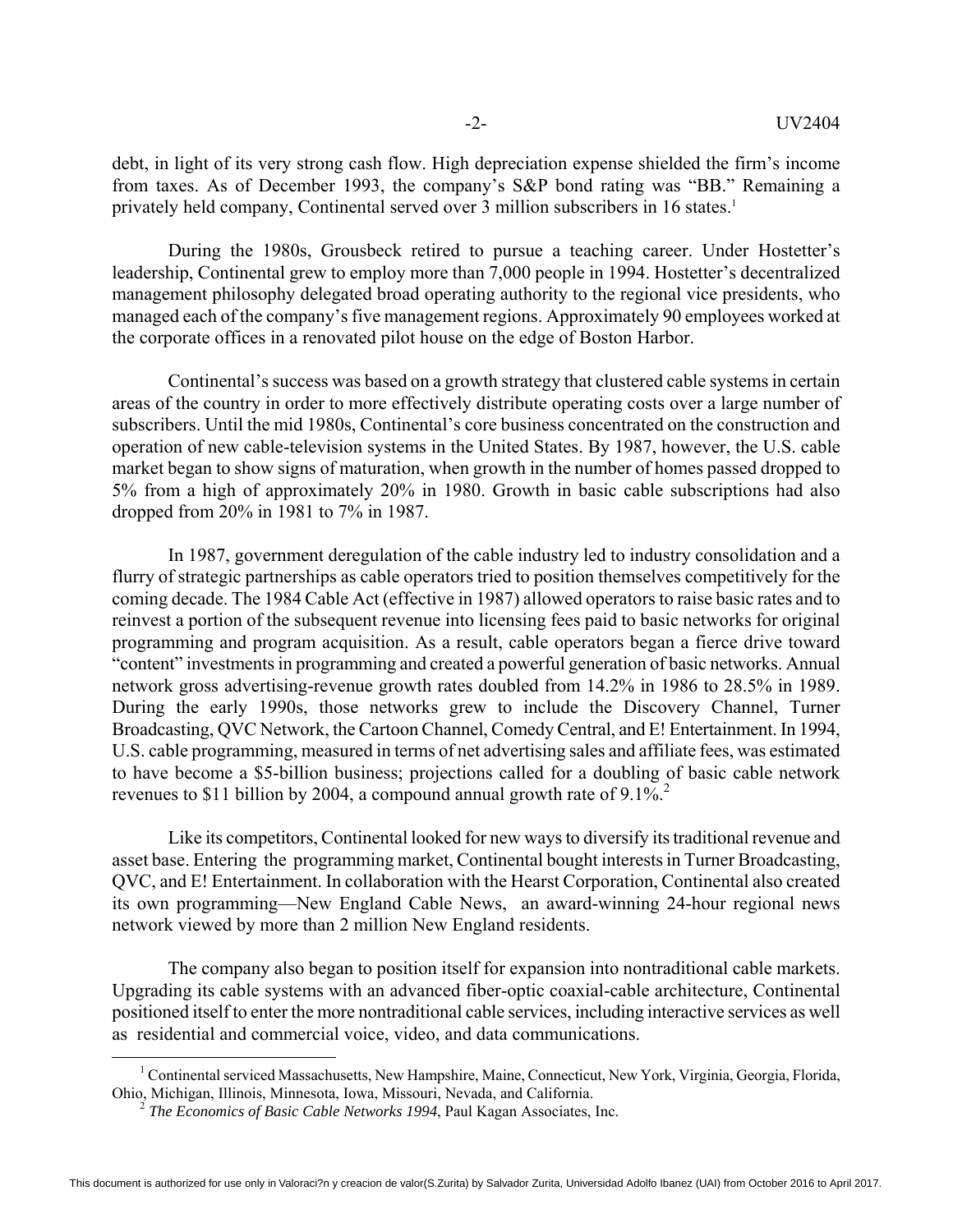Continental also began to form partnerships with industry competitors. By 1994, Continental had acquired a 10% interest in PrimeStar, a cable-industry-backed effort to provide the nation's first direct-broadcast satellite service, and a 20% interest in Teleport Communications, an alternateaccess telecommunications company. In March 1994, Continental and Performance Systems International began testing cable Internet access at certain sites in Cambridge, Massachusetts. This link offered its subscribers Internet connections that were 50 to 300 times faster than the traditional telephone-line access.

### **International expansion**

Over the years, Continental had been approached by a number of international companies who sought capital investments. However, capital constraints and domestic priorities, including the need to upgrade and rebuild existing systems as well as build new systems, precluded international expansion. Two main motives later prompted Continental to seek overseas growth. First, the U.S. Congress passed the 1992 Cable Act, which limited the cable industry's ability to raise cable rates in the United States. Second, the domestic cable industry had matured, with the average cabletelevision household penetration at approximately 62% in 1994.<sup>3</sup> As Robert Sachs explained:

The economics of building new systems was more attractive than acquiring existing systems, whose costs at market prices could reach \$2,000/subscriber. Overseas we could build and purchase systems for one-third to one-half the cost of buying them in the United States. We were looking for investment opportunities in countries that were politically and economically stable. We were also looking for virgin markets that were comparable to what we had encountered in the United States during the 1970s and 1980s and for cable companies that had already achieved some operating success $4$ 

Sachs also pointed out that Continental was not interested in either outright acquisition of cable companies overseas or de novo strategies:

Knowledge of the local market is extremely important in this industry. This includes knowing customs and culture, programming tastes, and the political and regulatory environment. For this reason, it is essential to have the right local partner or partners. We believed that simply hiring someone was insufficient to align the local operations with the local market.

In 1993, Continental began to explore cable joint-venture opportunities in Singapore and Australia. Continental did not have a formal division for international development, and managers who were involved in initiating the joint ventures also undertook the development responsibilities. As a result, development responsibilities were split between President Bill Schleyer (Australia),

<sup>&</sup>lt;sup>3</sup> Company estimate.

<sup>&</sup>lt;sup>4</sup> All quotes from company personnel were obtained through company interviews by the case writers in March 1996.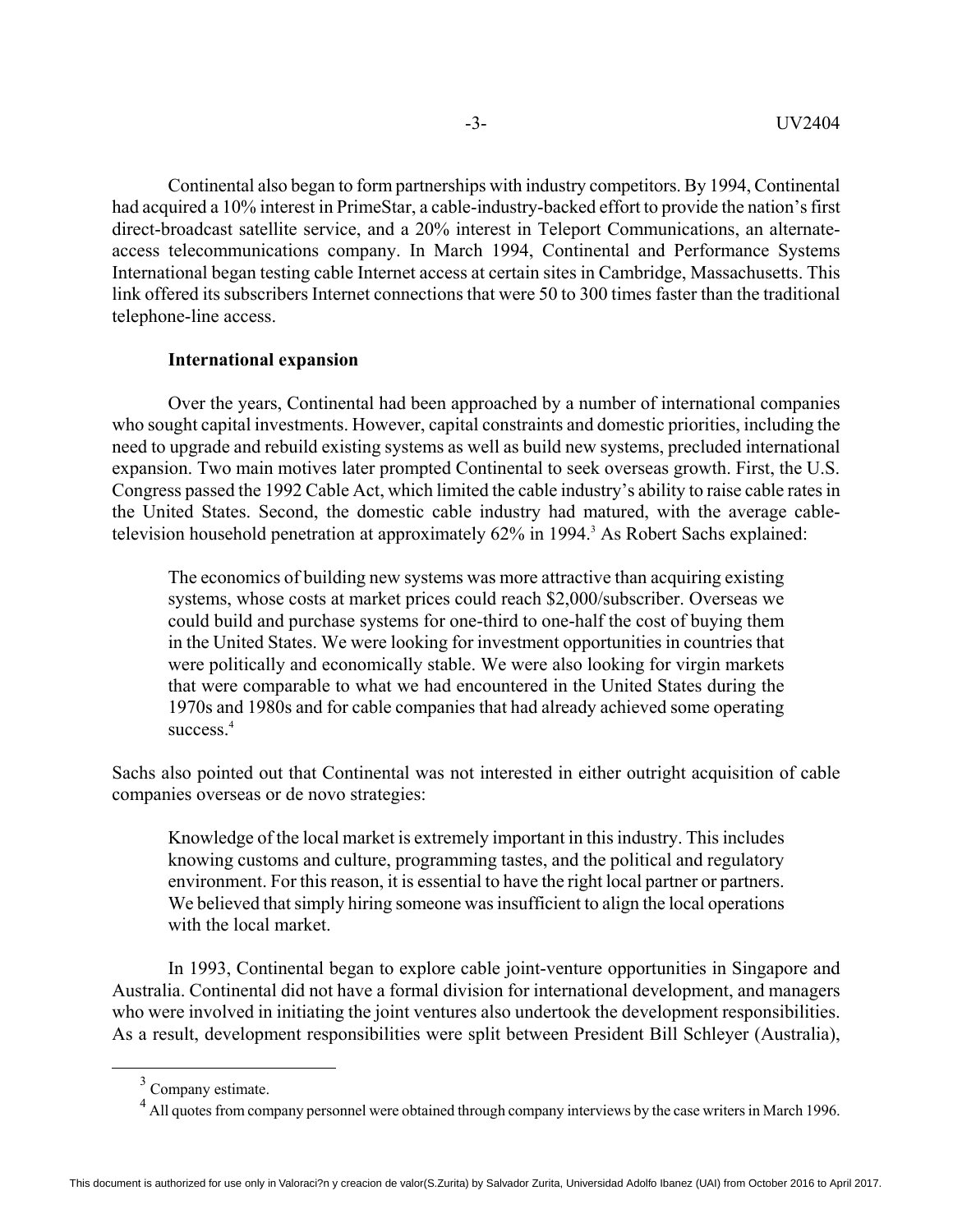Senior Vice President Robert Sachs (Argentina and Singapore), and Senior Vice President Robert Stengel (Argentina). Hostetter, a hands-on executive, worked closely with all three, allowing the company to make quick decisions on a number of issues surrounding international investment opportunities.

In the summer of 1993, Stengel received a call from an associate of Texas businessman Jack Crosby concerning an investment opportunity with Fintelco, an Argentine multiple-system operator (MSO). Sachs explained:

Jack was a cable TV pioneer and an old friend of Amos Hostetter's. They had known each other for more than 25 years. Jack had a five-year relationship with Sam Liberman, an Argentine entrepreneur who was looking for a U.S. partner for his cable company, Fintelco. Jack knew this was a good investment opportunity but didn't have the ability to make this size of an investment himself. Jack said that Samuel was a successful businessman who had built a good cable business, but recognized the need for a strong MSO partner in order to take the business to the next level.

Not knowing very much about Argentina's economic or political situation, Sachs commissioned Dr. Riordan Roett, professor and director of the Latin American Studies program at the Johns Hopkins Nitze School of Advanced International Studies, to prepare an analysis of Argentina's political and economic situation. Sachs and CFO Nancy Hawthorne obtained information from the Bank of Boston, which had worked in Argentina for years and was familiar with the risks associated with doing business in Argentina. Stengel and Crosby made a series of visits to Argentina to get to know Liberman and his key employees, as well as the market itself.

### **Argentina's Politics and Economy**

Argentina, after Brazil, was the second-largest country in South America with a population of approximately 33 million in 1991 and more than 11 million people in the greater Buenos Aires area. The country's largest demographic group was of European heritage (Spanish, Italian, and German), and Spanish was the country's official language. Ninety-three percent of the Argentine population was literate. The country had a large, cosmopolitan middle class.

In 1983, after seven years of military rule, Argentina returned to civilian government under a tripartite system of government (president, chamber of deputies, senate). The military's 1982 defeat by Great Britain in the Malvinas War and a deteriorating economy led to popular unrest and the election of Raul Alfonsín of the middle-class-oriented Radical Party. From 1983 to 1989, Alfonsín succeeded in restoring civilian government. Alfonsín's inability to institute economic reform, however, led to the 1989 election of Carlos Menem of the Peronist Party, the oldest Argentine party, formed by Juan D. Peron in the 1940s.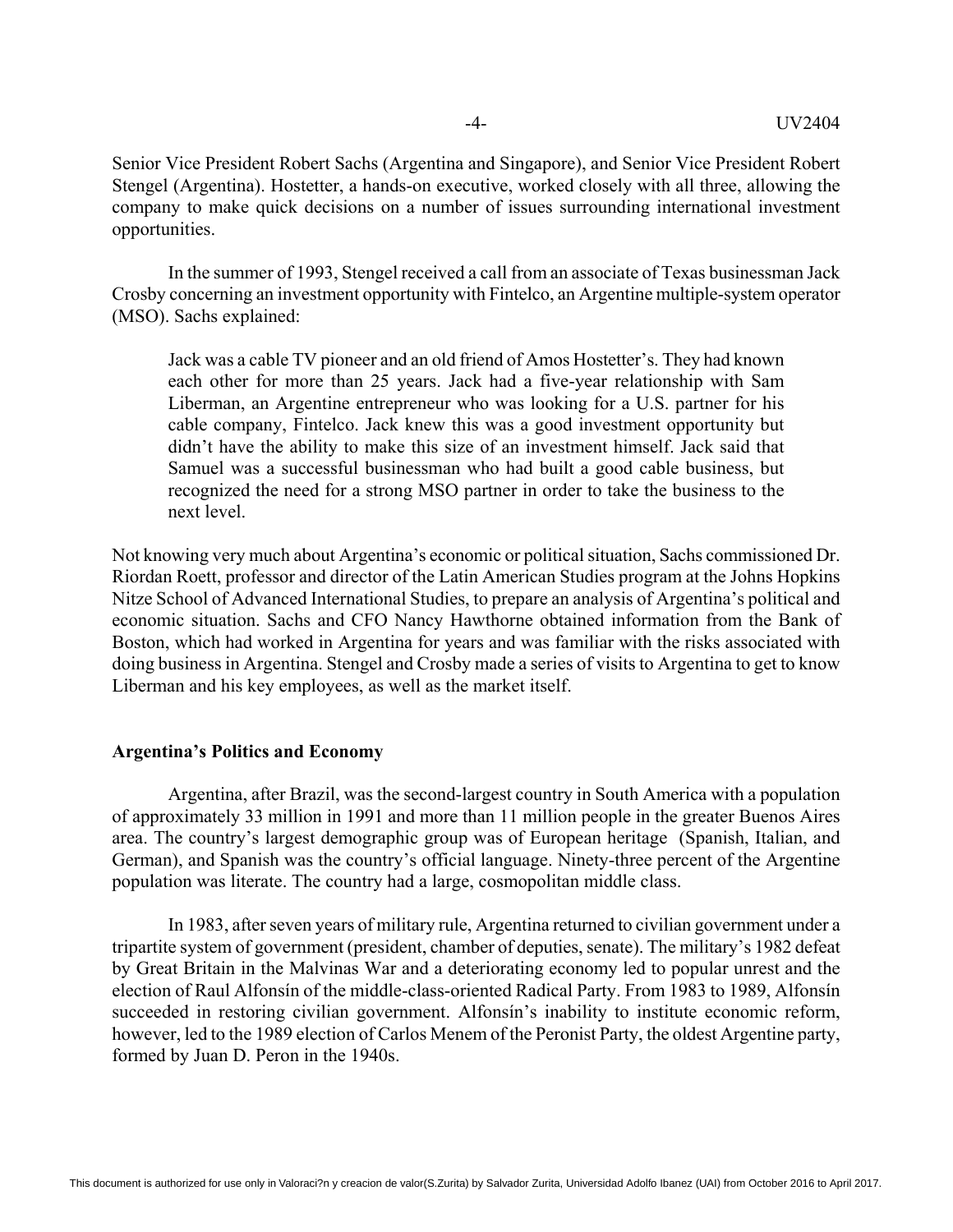During the next four years, Menem launched an unprecedented economic and financial reform program, defending political stability as the "bedrock of Argentina's new economic order."5 Working with Argentina's third-largest political party, the conservative Union of the Democratic Center, and other smaller provincial parties, Menem put together a coalition in the Chamber of Deputies to support his experimental economic program.

In an attempt to restructure the Argentine economy in the midst of a two-year recession, Menem embarked on one of the most extensive privatization programs of state-owned companies in the world. His privatization program included industries such as telecommunications, airlines, petroleum, railway, roads, electricity, gas, steel mills, ports, maritime transport, reinsurance, and defense. Many public-sector operations were reformed to reduce the public-sector deficit from 17.2% of the GDP in 1989 to 2.5% in 1990. Menem also liberalized foreign trade and investment, removing all but one (automobile) of the country's quantitative restrictions, and simplified and reduced tariffs. Finally, Menem phased out many price controls and made significant changes to the country's tax system and financial sector. By December 1990, monthly inflation dropped to 4.7% from 95.5% in March 1990.

Those improvements proved to be temporary. Despite the Central Bank's intervention, a steady depreciation of the overvalued currency, the austral (ARA), from ARA5,500/US\$1 to ARA9,500/US\$1 by the end of January 1991 led to the resignation of virtually every member of Menem's cabinet. During the first week of February, consumer prices rose 21.3% amidst turmoil in the domestic financial markets.

In mid 1991, Argentina's economy made a profound transformation under the direction of Economy Minister Domingo Cavallo, who focused his efforts on stabilizing the economy and deregulating the private sector. On April 1, 1991, Cavallo announced a comprehensive adjustment program including a Convertibility Plan, which promised the full convertibility of the austral at ARA10,000/US\$1 to stabilize the exchange rate. In January 1992, the austral was replaced by the peso (ARA10,000/ARS1) as the national currency of Argentina, setting the exchange rate at ARS1/US\$1.

Following the restructuring plan, Argentina's economy boomed, as shown in **Table 1,** with GDP growth at 8.9% in 1991 and 8.6% in 1992.

 $rac{1}{5}$ <sup>5</sup> Riordan, Roett, "Argentina—Political and Economic Overview," Johns Hopkins University SAIS Latin American Studies Program, Washington, D.C.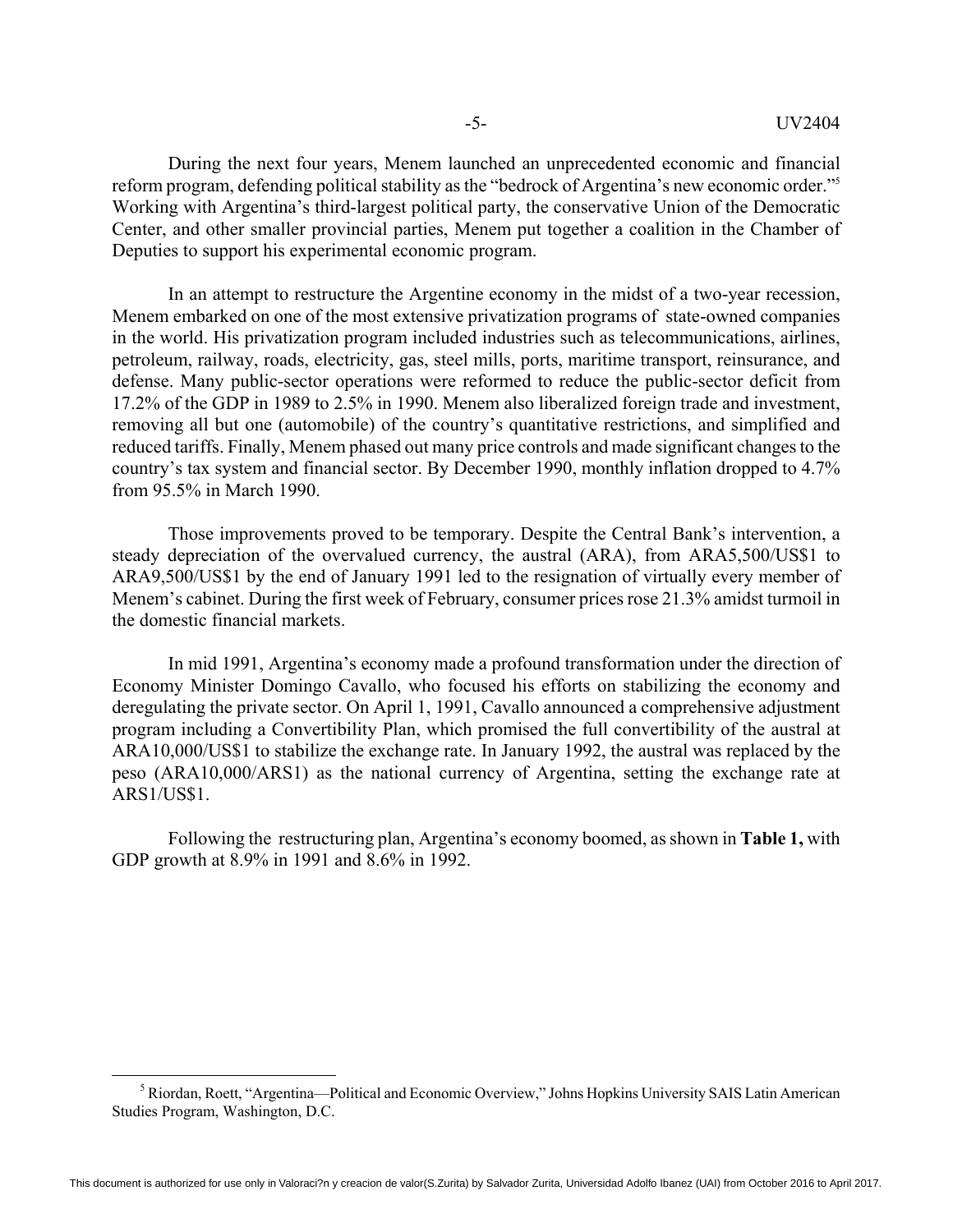| Table 1. GDP growth in Argentina, 1989–1994.                             |  |  |  |  |  |  |
|--------------------------------------------------------------------------|--|--|--|--|--|--|
| 1989   1990   1991<br>1992<br>$\vert$ 1993<br><b>GDP</b> growth<br>1994e |  |  |  |  |  |  |
| $-6.3\%$   0.2%   8.9%   8.6%   6.0%   4.0%<br>Argentina                 |  |  |  |  |  |  |

Source: *World Tables 1995*, World Bank, Economic Intelligence Unit

In 1993, following an impressive rise in the Argentinean stock market, the Merval Index plunged (see **Exhibit 4**). The Merval Index is a capitalization-weighted index whose 22 equities are selected according to participation (number of transactions and trading volume). Following the crash, which severely damaged investor confidence, the market underwent significant changes including increased IPO activity (especially of formerly government-owned enterprises), qualitative changes in trading volume, increased foreign investment, increased professionalism, and sectorbased price differentiation. In the early 1990s, the Merval Index was much more volatile than the U.S. equity markets, though it was also not well correlated with U.S. equity returns. The beta of Argentine equities with respect to U.S. equities was 1.96.

By 1994, Argentina's economy had rebounded. Argentina had the highest GDP/capita (\$8,258) and the third largest GDP (\$280 billion) in Latin America. Inflation rates were expected to reach a record low of 7% in 1994, one of the lowest in Latin America. Domestic lending interest rates had decreased from 1,000% in 1989 to 10.11% in January 1994; interest rates for fixed-term deposits averaged 8.3% by January 1994 (see **Exhibits 5** and **6**). **Exhibit 7** displays the yield for an 8¼ Argentine Government Brady bond, an 8¾ U.S. Treasury bond, and the difference in yield between the two bonds.<sup>6</sup> By the first half of 1994, there was no public-sector deficit and the bondrisk premium had dropped to 3.1%, as compared with approximately 4% in 1993 (see **Exhibit 7**).

In addition, economists began to question the sustainability of the government's use of a pegged exchange rate to fight inflation. **Exhibit 8** presents historical and forecasted rates of inflation for Argentina and the United States up to 1998. Beyond 1998, some observers expected Argentina's inflation rate to converge to inflation in the dollar, about 2.5%. Many economists believed that the peso was overvalued; sharp increases in imports without an offsetting rise in exports had undermined the trade and current-account balances and had increased the country's dependence on capital inflows from 1993 to 1994 (see **Exhibit 9**). The Economic Intelligence Unit reported, in December 1993, that "the weakness of the external accounts makes Argentina particularly

 <sup>6</sup> <sup>6</sup> Brady bonds are a developing-country government's obligations that are issued after lengthy negotiations between the sovereign, major commercial-bank lenders, and international agencies that are used to help restructure defaulted commercial-bank loans. Typically, its principal is collateralized by zero-coupon U.S. Treasuries and two or three semiannual coupon payments backed by at least AA-rated securities. The remaining coupons reflect the sovereign's country and credit risk. The blended yield of the Brady bond is a weighted average of the U.S. government's rates and the pure sovereign rate, or stripped yield. The principal on the bonds, denominated in U.S. dollars, is guaranteed by the U.S. government; while interest payments are not guaranteed, principal at maturity would be guaranteed in the case of default. Because interest is paid in dollars, there is virtually no currency risk in Brady bonds.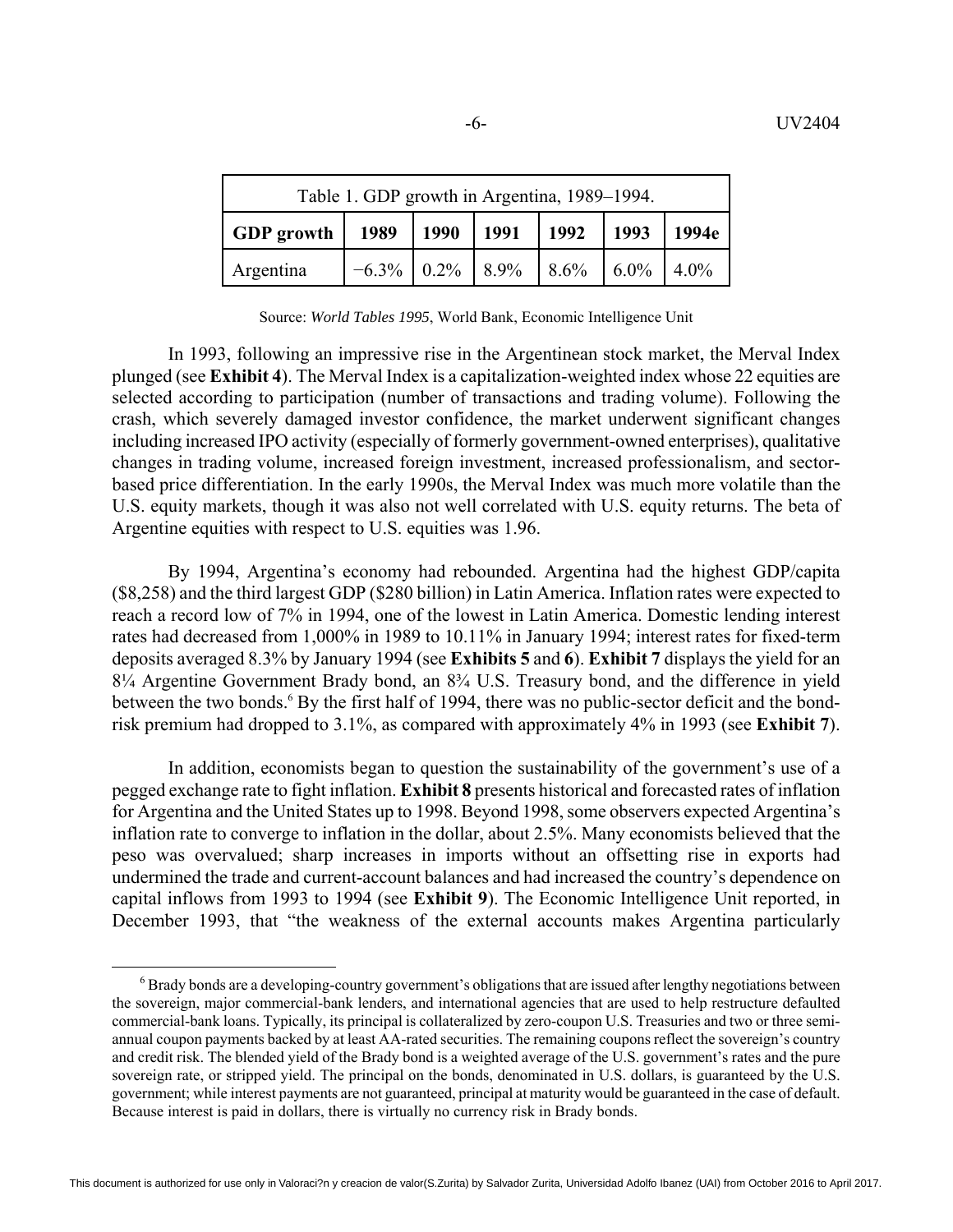vulnerable to external shocks, such as a rise in world interest rates or a strong revaluation of the dollar."7

Argentine presidential elections were scheduled for 1995. In late 1993, Menem championed a constitutional amendment allowing the president to run for a second term of office. To gain support for the amendment, Menem negotiated an agreement with Raul Alfonsín, opposition leader

of the Radical Party and former president, whereby Alfonsín pledged the Radical Party's support of Menem's reelection in 1995 in return for greater opposition participation in government. In early 1994, Menem and his economic reforms remained popular with the Argentinean population.

### **Argentina's cable market**

 By 1994, the Argentine cable market had become the most developed in Latin America, with approximately 4 million subscribers and a 50% cable-penetration rate (**Exhibit 10**). Unlike many other Latin American countries, Argentina was the front-runner in government deregulation of the cable industry, resulting in a competitive but strong cable and programming market,



especially in the areas in and around Buenos Aires, which had 32% of the country's population. The number of homes passed by wireline cable had an estimated 65% growth rate by the year 2004, with an estimated 67% increase in total subscribers. Subscribers' rates mirrored those found in the U.S. cable market, at approximately \$28/month (**Exhibit 11**).

During the early 1990s, Argentina's cable industry began to consolidate around four of the largest MSOs, which served an estimated 46% of the total cable market:

 $\frac{1}{7}$ "Financing Foreign Operations," *Economic Intelligence Unit*, Business International Corp., 1 December 1993.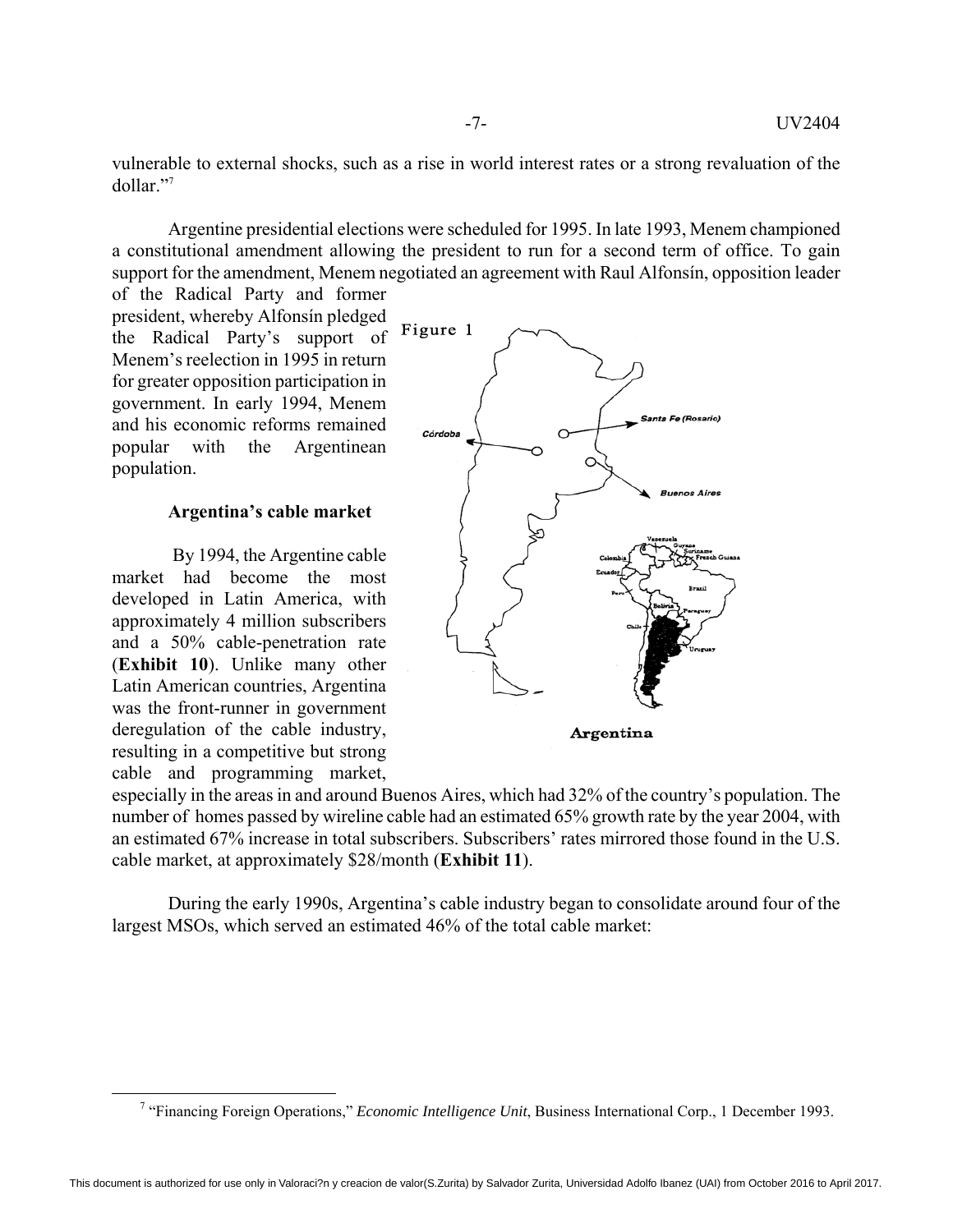- -8- UV2404
- Multicanal: 689,000 subscribers
- Cablevision: 523,900 subscribers
- Fintelco: 390,000 subscribers
- Fincable:  $364,000$  subscribers<sup>8</sup>

Approximately 1,000 small operators (typically with less than 50,000 subscribers each) served the remaining 54% of the country's cable subscribers.

While most of Cablevision and Fincable's subscribers were located in and around Buenos Aires, only 50% of Multicanal's subscribers were located in that area. Although the four MSOs had overbuilt the most lucrative areas of Buenos Aires, in the less-dense areas of the city competition diminished. Benjamin Gomez, Continental's assistant treasurer, described his impression of Buenos Aires:

The cable market in Buenos Aires was extremely competitive. Customers had at least one and, in some cases, two or three other operators to chose from in a given area. In addition to the major MSOs, there were several smaller entrepreneurial companies seeking subscribers as well. Competition outside of Buenos Aires, however, was much less.

In Córdoba, Argentina's second-largest city, Fintelco held approximately 81% of the market share because of the acquisition of CCTV Video Vision in 1989 and Telecable Color in 1993. The remaining market share was controlled by Multicanal. In the other major cities in the Córdoba Province, Fintelco's market share was even higher because of the acquisition of local cable operators. **Table 2** shows estimated market share of the four MSOs:

 <sup>8</sup> Company estimates as of 1993.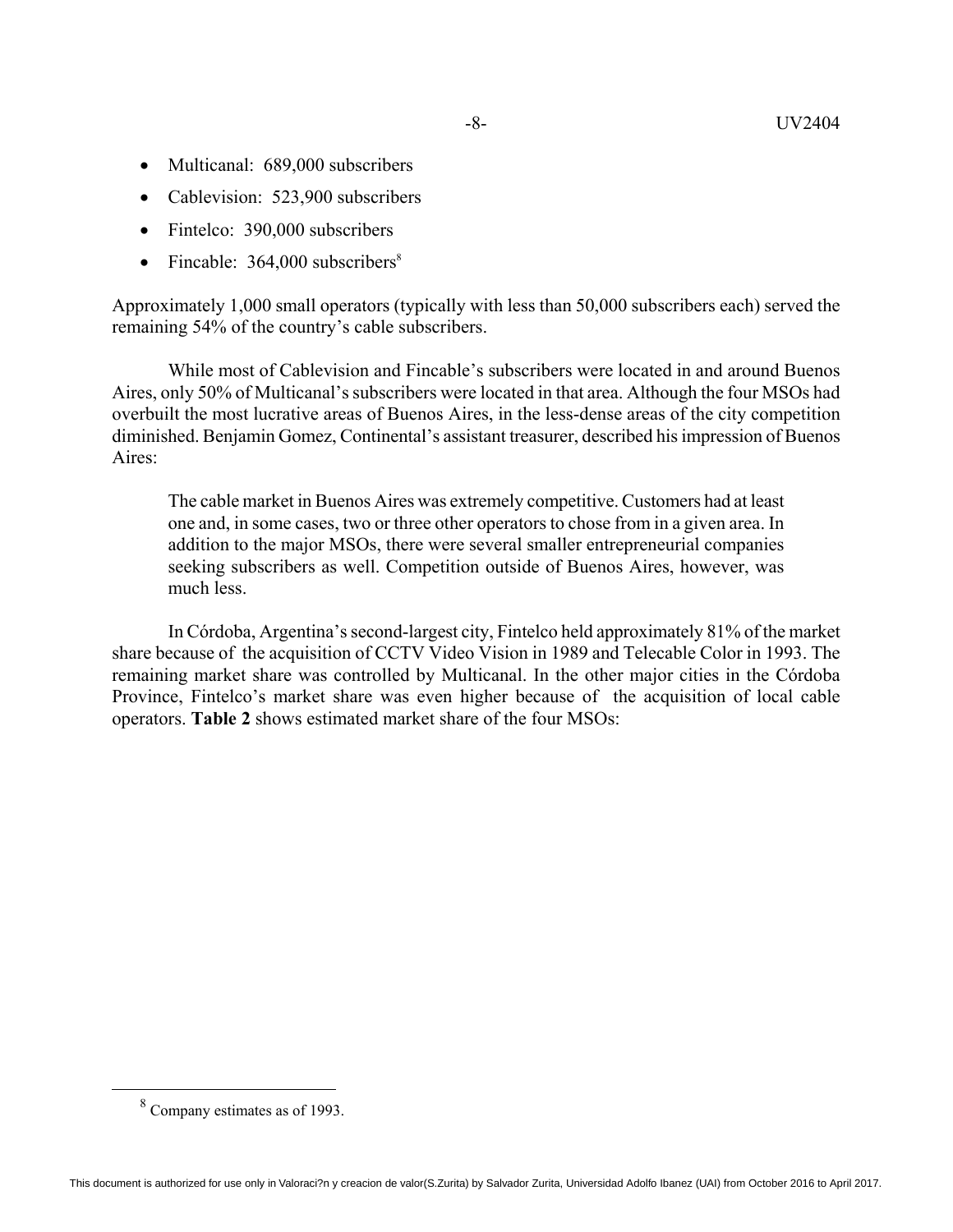| Table 2. MSOs' estimated market shares. |                                            |                               |  |  |  |
|-----------------------------------------|--------------------------------------------|-------------------------------|--|--|--|
| Operator                                | <b>Buenos Aires</b><br><b>Market Share</b> | <b>Argentina Market Share</b> |  |  |  |
| Fintelco                                | 23%                                        | 20%                           |  |  |  |
| Multicanal                              | 28%                                        | 35%                           |  |  |  |
| Cablevision                             | 32%                                        | 27%                           |  |  |  |
| Fincable                                | 17%                                        | 18%                           |  |  |  |

Source: Company estimates.

Generally, cable systems were valued on a per-subscriber basis in Argentina. Estimated average prices per subscriber increased from \$300-\$400 in 1993 to \$500-\$1,200 in 1994.<sup>9</sup>

As part of the government's deregulation plan, a Reciprocal Protection and Encouraging of Investments Treaty was scheduled to be signed in October 1994 by the United States and Argentina. Similar to U.S. foreign-ownership rules, this treaty would allow U.S. investors to own up to 100% of Argentine cable systems and 25% of broadcast-television stations. Foreign investors would be subject to the same national and local laws as domestic cable operators, including approval applications to Argentina's regulatory body, the Comité Federal de Radiodifusion (COMFER). Application approval could take up to one year. COMFER granted cable operating licenses (15-year licenses with the possibility of a 10-year extension based on performance) and regulated cable programming content. COMFER also levied an 8% tariff in Buenos Aires and a 6% tariff in the rest of the country. Local municipalities levied additional annual fees based on how many meters of plant were installed.

### **Telephone and satellite markets**

In addition to the cable market, Argentina's underdeveloped telecommunications market had untapped future growth potential. As described by one analyst:

Global investment in cable, as in Latin American media and telecommunications, is changing the traditional communications paradigm. Cable is now an integral aspect of a region-wide broadband revolution aimed at delivering multiple services via coaxial and fiber-optic networks.<sup>10</sup>

Two local telephone companies, Telecom Argentina (north) and Telefónica de Argentina, S.A. (south), provided telephone services to Argentina's population under a 1989 contract that

 <sup>9</sup> Company estimate.

<sup>10</sup> *The 1995 Latin American Cable/Pay TV*, Kagan World Media, Inc., 1.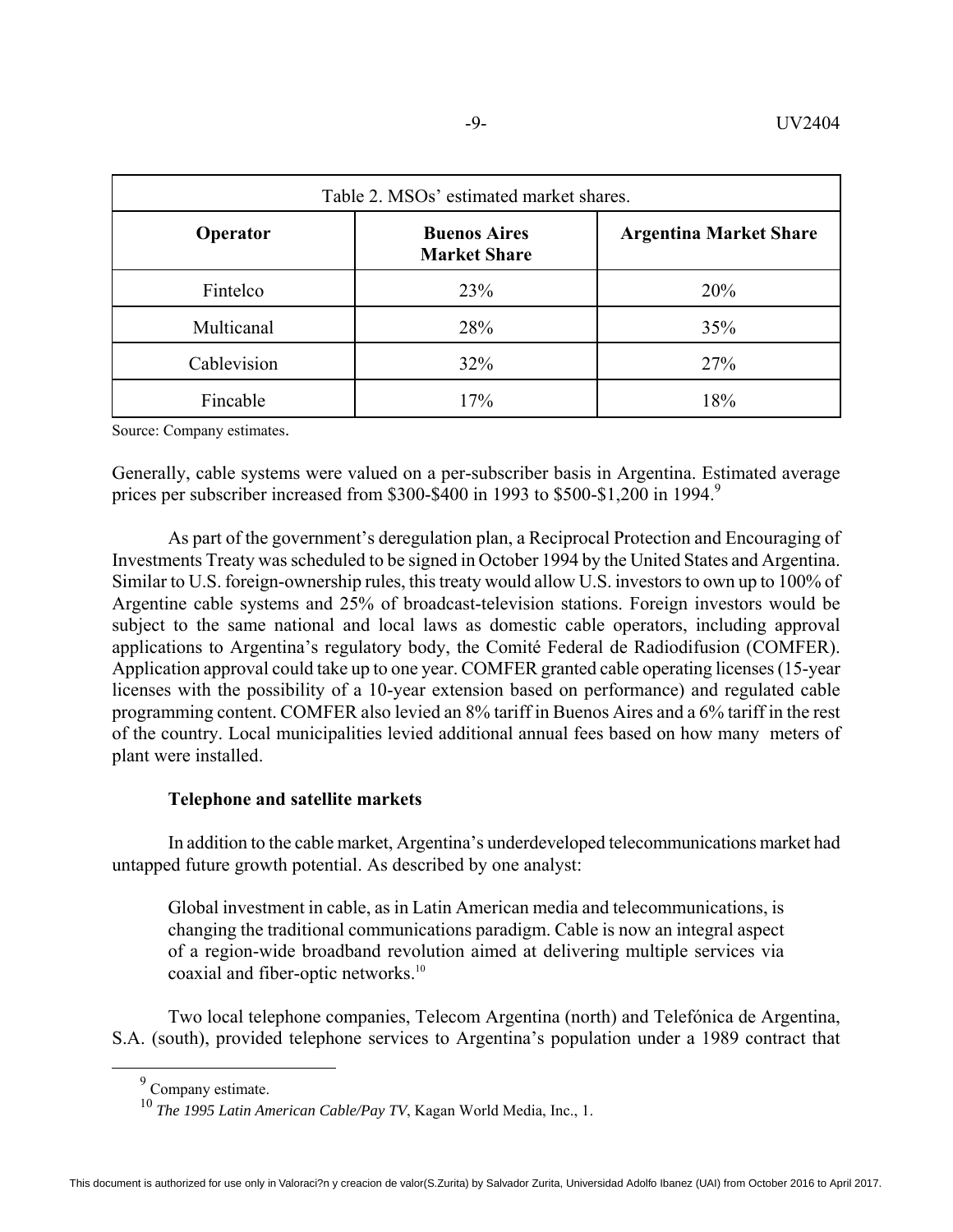banned the two companies from providing video programming to customers until they relinquished their telephone monopoly in 1997. At that time, the government could extend the contract an additional three years. Analysts expected the government to open telephone service to additional competition and to allow telephone companies to enter the cable television market at that time. As in the U.S. market, Continental saw telephony as a major growth market in Argentina. Gomez noted, "When we looked at the Argentine market, one important issue for Continental was the future of telephony. We saw this market as a potential future driver of value for the cable industry in Argentina."

In 1994, the wireless-cable market was not fully developed in Argentina. The Argentine government awarded MMDS, or wireless-cable licenses, for channels throughout the country, allowing cable operators to own MMDS licenses in markets where they operated cable systems. Fintelco owned licenses in many of its cable operating areas. In addition, two international directto-home satellite services (Panamsat's Galavision and Hughes' Galaxy) were to be offered as early as 1996, and domestic satellite licenses would be awarded by the government in 1997.

### **Fintelco**

Fintelco was formed in 1980 by Samuel Liberman, an Argentine entrepreneur with diversified business interests. Pioneering one of the first cable companies in Buenos Aires, Liberman built and operated new cable systems using a growth strategy similar to that used by Hostetter at Continental, which emphasized creating large system clusters in order to maximize operating, technical, and marketing efficiencies. Liberman allowed the company to grow slowly, knowing that Buenos Aires would drive the cable market for the rest of the country. In the late 1980s, Fintelco bought VideoVision, the largest cable-television system operator in Córdoba. By 1990, Fintelco's largest subsidiary, VCC, had grown to become one of the three largest MSOs in Buenos Aires. As one of the three largest cable operators in Argentina, Fintelco provided services for approximately 390,000 subscribers in 1993 and had experienced nonacquisition-related growth rates of 116% from 1992 to 1993 (**Exhibit 12**).

Owing to his experience as an international entrepreneur, Liberman had a hands-on approach to running his businesses. Gomez observed:

Samuel Liberman has a coterie of people around him, which includes long time trusted business associates, his son, and one of his daughters. He likes to hear everyone's opinion and then makes decisions based on the best information available and his own instincts.

Until 1990, Fintelco's growth was primarily due to network expansion. However, the deregulation of cable-industry segments by the Argentine government spurred acquisition activity and consolidation between the four largest MSOs. Liberman began to look to the acquisition of smaller MSOs outside of the Buenos Aires vicinity as an opportunity to leapfrog local competition and the arrival of foreign competition in order to become the dominant MSO in several of the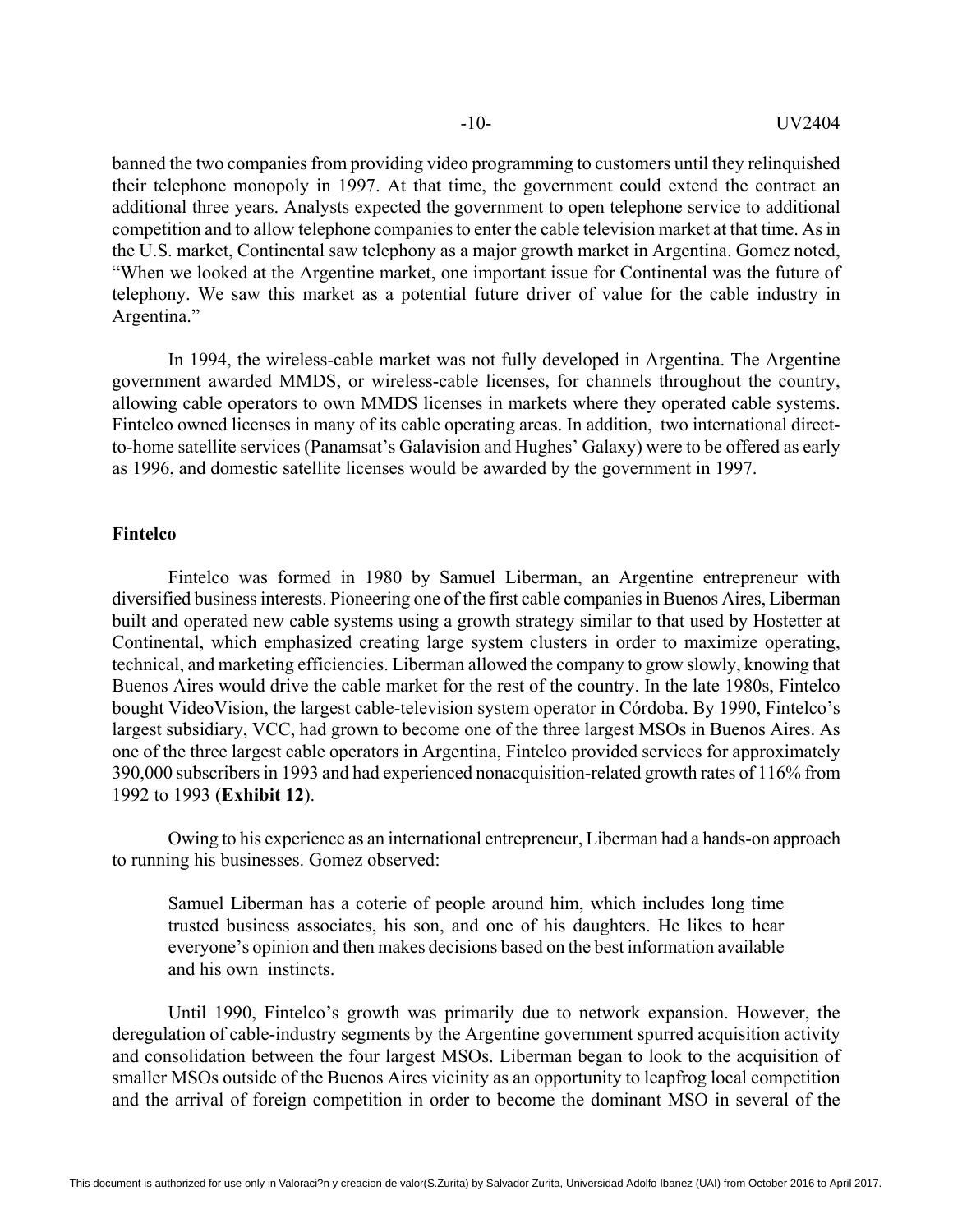smaller key markets. Liberman sought potential acquisition targets that had strong cash flow, were located in close proximity to existing systems for economies of scale, and were not overvalued.

In 1994, Liberman began to look for acquisition opportunities in Argentina's third-largest city, Rosario, which was served by four different cable operators. He envisioned acquiring three of the four cable operators to give Fintelco control of approximately 85% of the Rosario market. One obstacle to continued growth was the lack of a well-developed local capital market. As a result, Fintelco had a difficult time obtaining long-term financing on reasonable terms. Gomez said, "Argentina's capital markets did not understand the cable market. Media lending, which is largely cash-flow based, was relatively new to Argentine banks."

Included in Liberman's strategic vision was growth in programming capabilities. In 1985, Liberman formed a programming subsidiary, Enequis S.A., which operated 14 program services, 4 of which showed locally produced programming. Liberman also felt that channel capacity would be a future driver of success in Buenos Aires and sought funding for advanced plant capacity in several key competitive markets.

In 1993, Fintelco's revenues reached approximately \$137 million. Fintelco's balance sheet as of February 1, 1994, can be found in **Exhibit 13**. A forecast of Fintelco's free cash flows is given in **Exhibit 14**. Information on comparable U.S. companies can be found in **Exhibit 15**.

### **The Joint Venture**

The joint-venture structure developed over a six-month period, during which Hostetter and Liberman got to know each other and each other's companies. Robert Sachs described the development of the relationship:

The relationship clicked from the beginning. Like Amos, Samuel Liberman was a self-made man and shared many of the same personality characteristics. They were both private people. They both cherished their independence. From Sam's standpoint, he felt comfortable with Amos on more than just a business level. He was personally comfortable with him.

Sam shared the same vision for the company, as did Amos who believed the value of cable operations would increase steadily over time. Like Continental, Fintelco had grown using a clustering strategy and believed the only way to generate operating efficiencies would be to concentrate subscribers geographically to spread operating, distribution, and advertising costs. Other companies had a more "scattershot" mentality. Fintelco was more focused and had a clear strategic vision of what type of expansion it was interested in.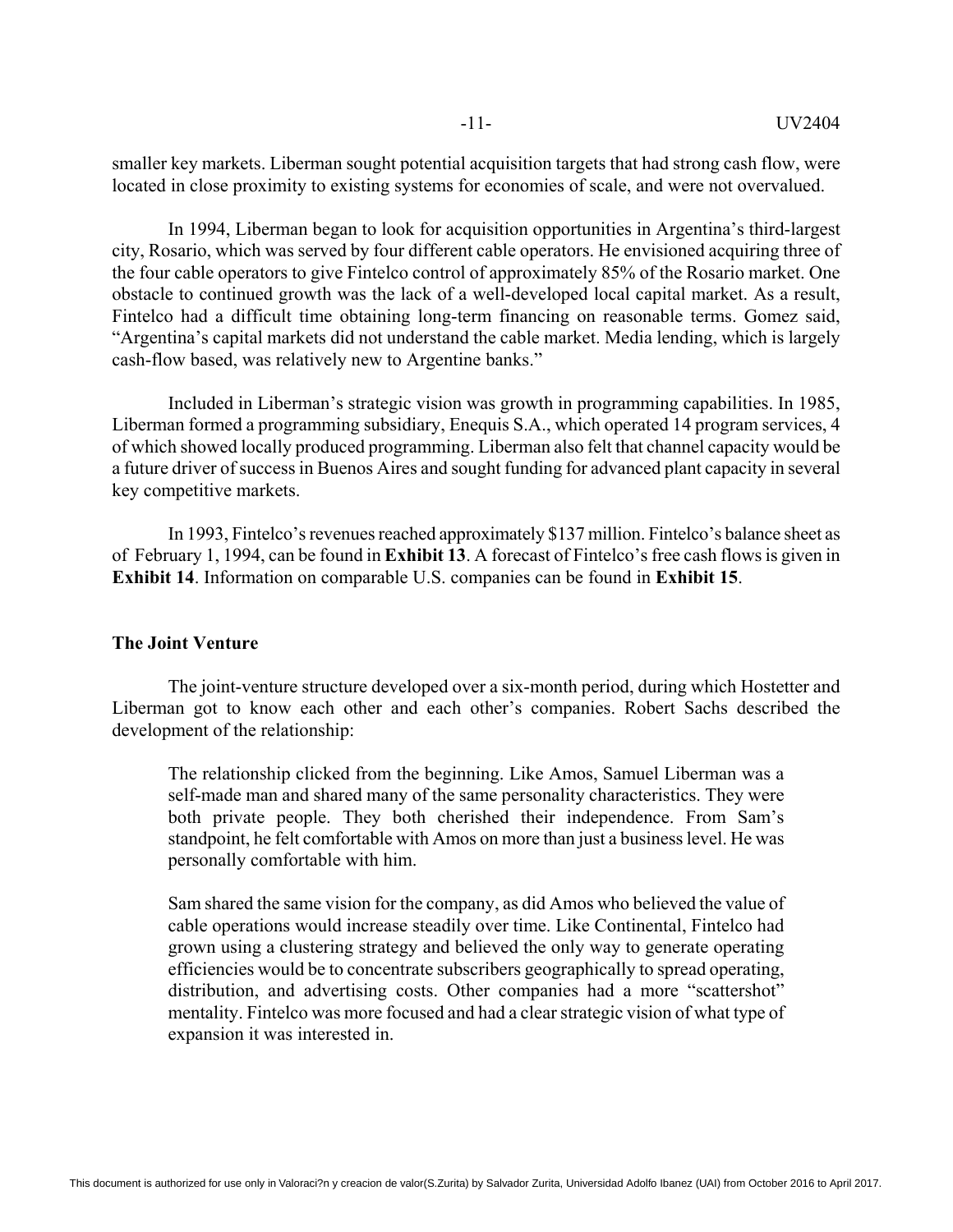Throughout the negotiation period, both sides felt that if the deal would go through, it would be based on mutual trust and respect between Amos Hostetter and Samuel Liberman, not just between corporate entities.

### **Draft joint-venture structure**

In February 1994, after six months of negotiations, a joint-venture structure had been drafted by both Continental and Fintelco.

 **50/50 partnership**: The 50/50 partnership structure addressed concerns of both companies. Sachs commented:

> Continental was not interested in becoming a company system operator in Argentina. We were looking to form a partnership whereby the local entity would continue to run the company. To make this work, we needed local market expertise.

Not wanting to give up control of the company, Liberman's concerns centered on the current and future management structure of the company.

Sachs continued,

Sam went back and forth on what percentage of the company he wanted to sell. Amos felt that Sam would not be comfortable selling 75% of the business and cede control of the company's direction. So, after much discussion about Sam's long-term interests, Amos offered to buy 25%. Appreciating that Amos was not trying to wrest control from him, Sam said that he would be comfortable having Continental as a 50% partner. The two men ended up agreeing upon a 50–50 deal. This negotiation process brought the two companies closer and reinforced the personal trust upon which this joint venture was built.

This was the first time that Continental had entered into a 50/50 international deal. The existing management would remain in place, with Liberman as Fintelco's chair. A management committee would consist of Hostetter, Liberman, Jeffrey DeLorme (Continental executive vice president), and Guillermo Liberman (Samuel's son and Fintelco's manager of Administration and Internal Audit).

 **\$80-million price tag**: Continental agreed to invest \$80 million to acquire 50% of Liberman's ownership interest in Fintelco. Both companies agreed to provide additional capital to fund acquisitions as well as to deploy advanced technology as part of Fintelco's upgrading and rebuilding process. Over time, an additional \$70 million would be invested by each partner.<sup>11</sup> Gomez said:

 <sup>11</sup> This additional investment is already reflected in the free cash flows estimated in **Exhibit 14**.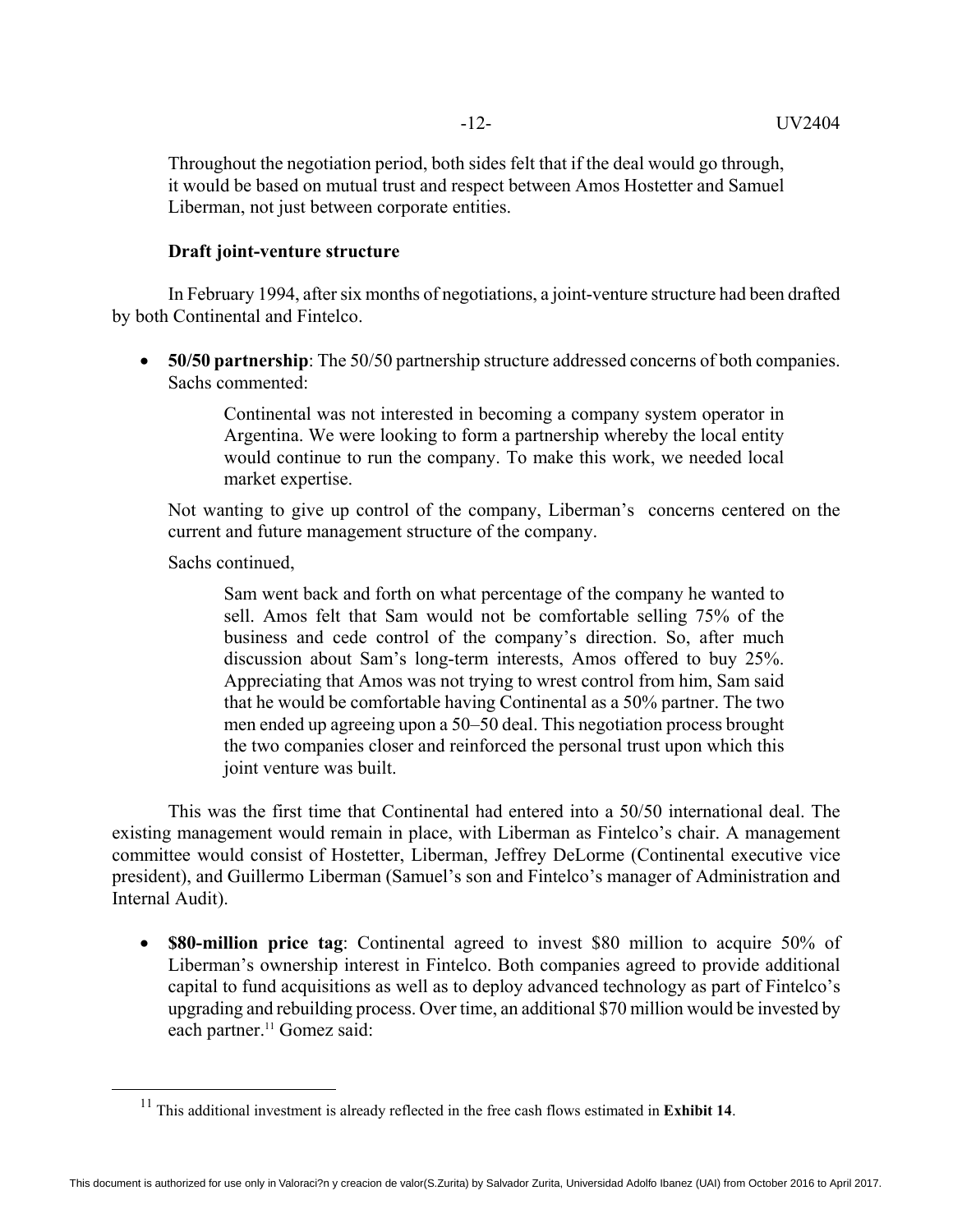One central financing issue that we needed to work into the deal was an assurance that the inflow of capital, from both Continental and Liberman, would stop at some ceiling amount. We didn't want to have to keep pumping capital into this venture years down the road, detracting from other company projects in both the short and long term.

Sachs commented, "We saw this deal as a win-win for both Continental and Fintelco. They needed capital, and we were interested in gaining a foothold in the Argentine market." Following Continental's equity investment, Continental and Fintelco planned to secure a line of credit from a consortium of U.S. and Argentine banks to help finance the company's expansion activities as well as to rebuild and upgrade capital expenditure programs. The joint venture would continue to bear the short- and long-term debt of Fintelco that predated the joint venture. One element of risk that could not be addressed, however, was the significant currency risk that would result from the fact that Fintelco's revenues would be denominated in pesos while a significant portion of its liabilities, including interest expense and a portion of programming costs, would be denominated in U.S. dollars.

- **Technical assistance**: To further emphasize Continental's commitment to the joint venture, Continental offered to provide Fintelco with technical assistance in the operating, programming, and financial areas of the business. Fintelco would only be charged for the costs associated with this assistance. Gomez commented, "The technical-assistance structure would allow us to develop a flexible relationship, which we believed would be important for the success of the joint venture."
- **Right of acquisition/divestiture**: Finally, the deal contained an exit agreement whereby after four years, the partners, if they so chose, could either sell to one another or cause the outright sale of the company to a third party. Also, in the case that Hostetter would cease to run Continental, Liberman would have the option of buying back Continental's shares or selling his own shares to Continental.

### **Joint-Venture Decision**

Nancy Hawthorne, Robert Sachs, Robert Stengel, and Amos Hostetter considered the business opportunities of their own forecasts of operation and whether the joint-venture terms could be improved to enhance the success of the new venture. They were especially eager to reply to Samuel Liberman promptly and to launch the venture before other U.S. cable companies entered the market. Hostetter had built Continental not only by decisive and aggressive entry into new markets, but also by careful business dealings that would ensure the success of Continental's investments. Would the entry into Argentina be consistent with Continental's expansion approach?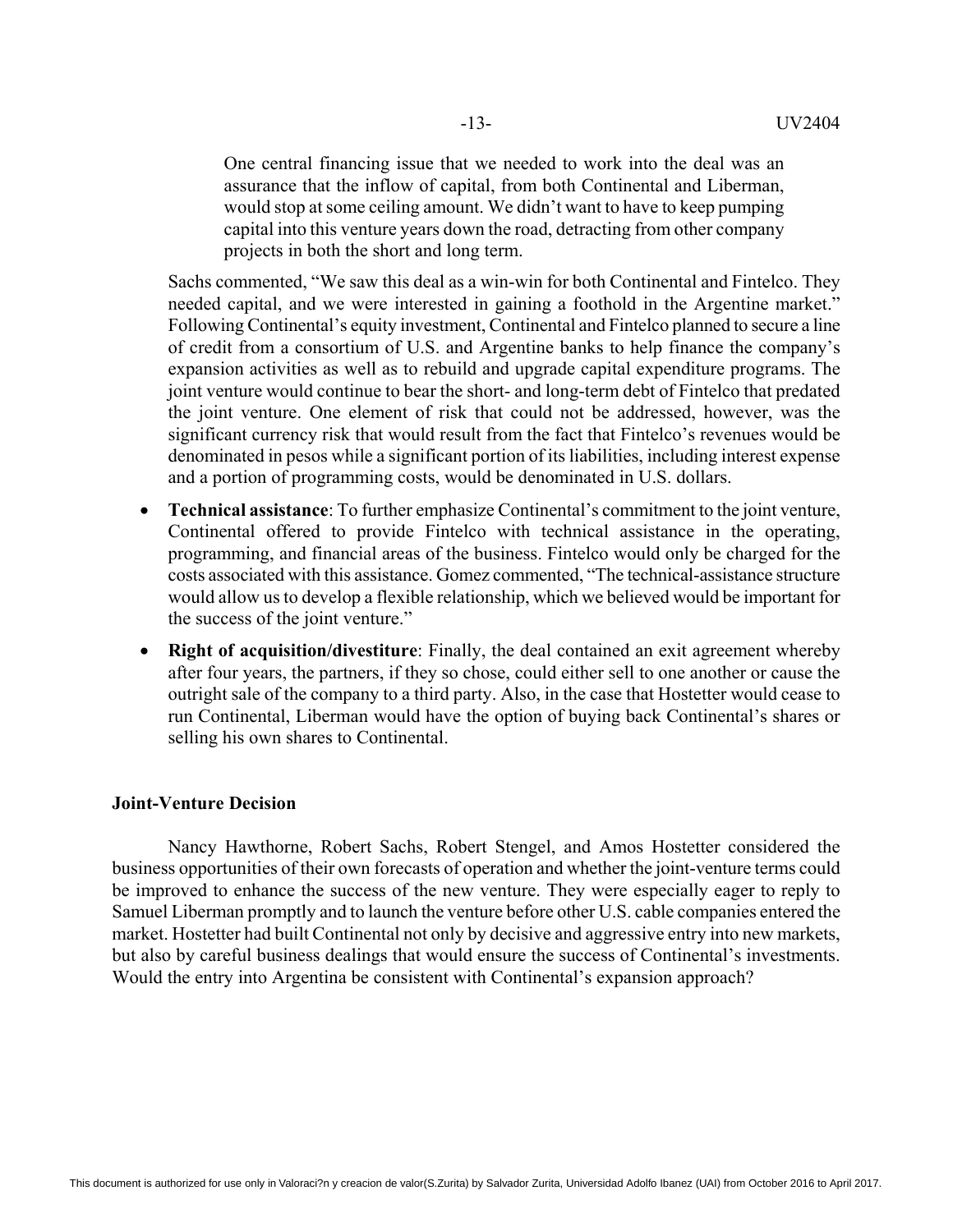### **CONTINENTAL CABLEVISION**, **INC./FINTELCO JOINT VENTURE**

### Definitions

- **Broadband** refers to any system capable of delivering wideband channels and services and is often used as a synonym for cable television. Bandwidth refers to the frequency spectrum used to transmit pictures, sounds, or both. For example, the average television station uses bandwidth of six million cycles per second (6 megahertz).
- **Coaxial cable** is a line of transmission for carrying television signals. Its principal conductor is either a pure copper or copper-coated wire, surrounded by insulation, and then encased in aluminum. Coaxial cable—20,000 times larger than telephone twisted-pair wires—can carry more than 100,000 times as much information as conventional telephone lines.
- **Fiber optics**, thin and pliable tubes of glass or plastic, are used to carry wide bands of frequencies. Telephone and data-communications companies have also installed fiber-optic lines, which could offer data-transfer speeds fast enough to handle video signals.
- **MMDS** (Multi-Channel/Multi-Point Distribution System) or **wireless cable**, is a service using a very high frequency (2 gigahertz) to transmit multiple television signals via microwave.
- **Multiple-System Operator (MSO)** describes a company that owns and operates more than one cable-television system. Tele-Communications and Time Warner were the first- and secondlargest U.S. cable MSOs; other competitors included Comcast, Viacom, Cox, Jones Intercable, and Newhouse/Advance.

Source: Company Web site.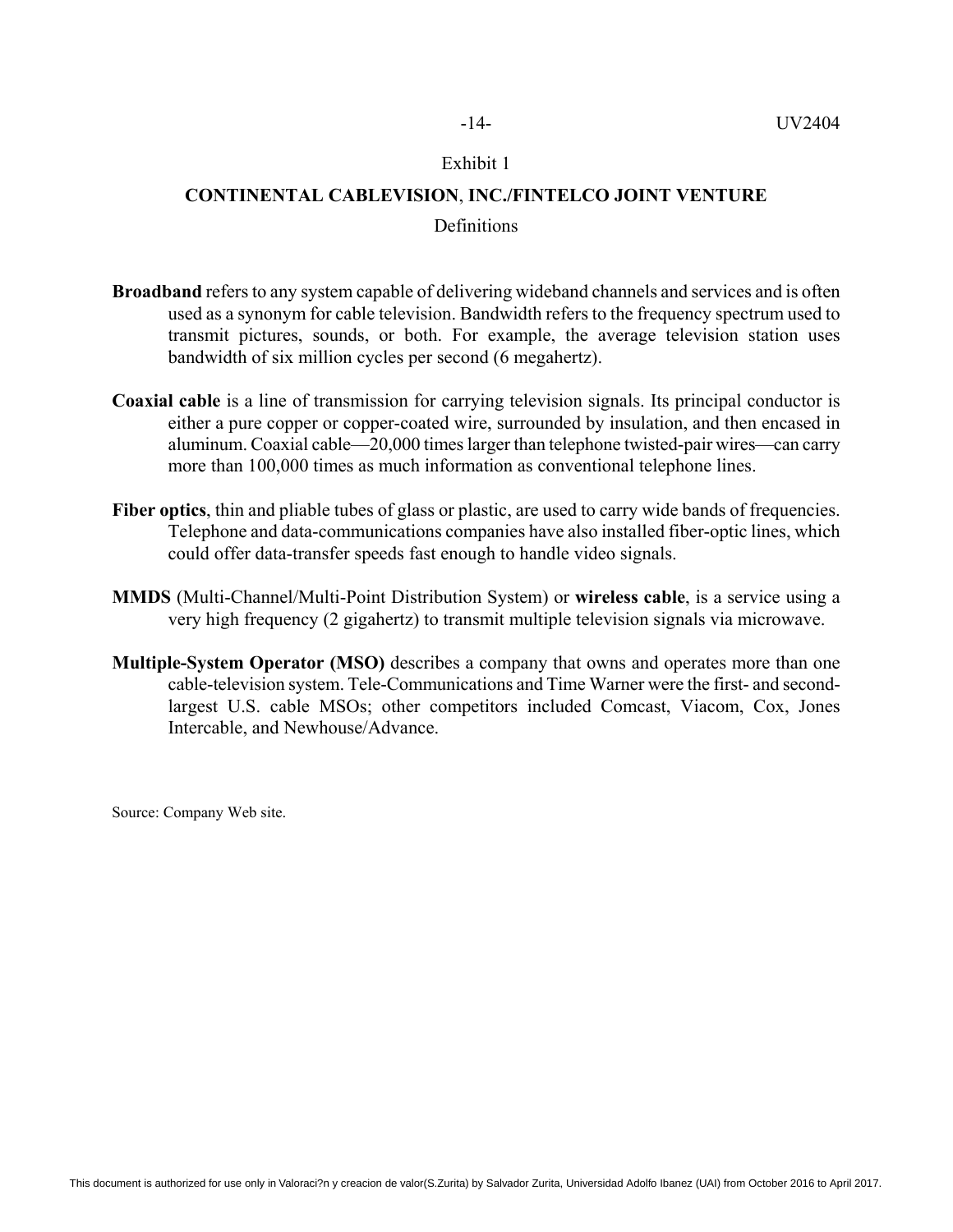### **CONTINENTAL CABLEVISION**, **INC./FINTELCO JOINT VENTURE**

### Continental Cablevision's Consolidated Operations, 1992–1993 (in US\$ thousands)

|                                                                | 1992         | 1993       |
|----------------------------------------------------------------|--------------|------------|
| Revenues                                                       | 1,113,475    | 1,177,163  |
| Costs and expenses                                             |              |            |
| Operating                                                      | 365,513      | 382,195    |
| Selling, general and administrative                            | 259,632      | 267,376    |
| Depreciation and amortization                                  | 272,851      | 279,009    |
| Restricted stock purchase program                              | 9,683        | 11,004     |
| Total                                                          | 907,679      | 939,584    |
| Operating income                                               | 205,796      | 237,579    |
| Other (income) expense:                                        |              |            |
| Interest                                                       | 296,031      | 282,252    |
| Equity in net loss of affiliates                               | 9,402        | 12,827     |
| Gain on sale of marketable equity securities                   | $\mathbf{0}$ | $-4,322$   |
| Gain on sale of investments                                    | $-10,253$    | $-17,067$  |
| Partnership litigation                                         | 10,280       | $-2325$    |
| Minority interest in net income (loss) of subsidiaries         | 136          | 184        |
| Dividend income                                                | $-330$       | $-650$     |
| Other                                                          | 1,836        | 375        |
| <b>Total</b>                                                   | 307,102      | 271,274    |
| Loss from operations before income taxes,                      |              |            |
| Extraordinary item and cumulative effect                       |              |            |
| of change in accounting for income taxes                       | $-101,306$   | $-33,695$  |
| Income tax expense (benefit)                                   | 1,654        | $-7,921$   |
| Loss before extraordinary item and cumulative effect of change |              |            |
| in accounting for income taxes                                 | $-102,960$   | $-25,774$  |
| Extraordinary item, net of income taxes                        | 0            | 0          |
| Loss before cumulative effect of change in accounting for      |              |            |
| income taxes                                                   | $-102,960$   | $-25,774$  |
| Cumulative effect of change in accounting for income taxes     | 0            | $-184,996$ |
| Net loss                                                       | $-102,960$   | $-210,770$ |
| Preferred stock preferences                                    | $-16,861$    | -34,115    |
| Loss applicable to common stockholders                         | -119,821     | $-244,885$ |
| Loss per common share:                                         |              |            |
| Loss before extraordinary item and cumulative                  |              |            |
| effect of change in accounting for                             |              |            |
| income taxes                                                   | (1)          | (0.53)     |
| Extraordinary item                                             | 0            | 0.00       |
| Loss before cumulative effect of change in                     |              |            |
| accounting for income taxes                                    | (1.00)       | (0.53)     |
| Cumulative effect of change in accounting for                  |              |            |
| income taxes                                                   | 0            | (1.62)     |
| Net loss                                                       | (1.00)       | (2.15)     |
|                                                                |              |            |

Source: Company data.

This document is authorized for use only in Valoraci?n y creacion de valor(S.Zurita) by Salvador Zurita, Universidad Adolfo Ibanez (UAI) from October 2016 to April 2017.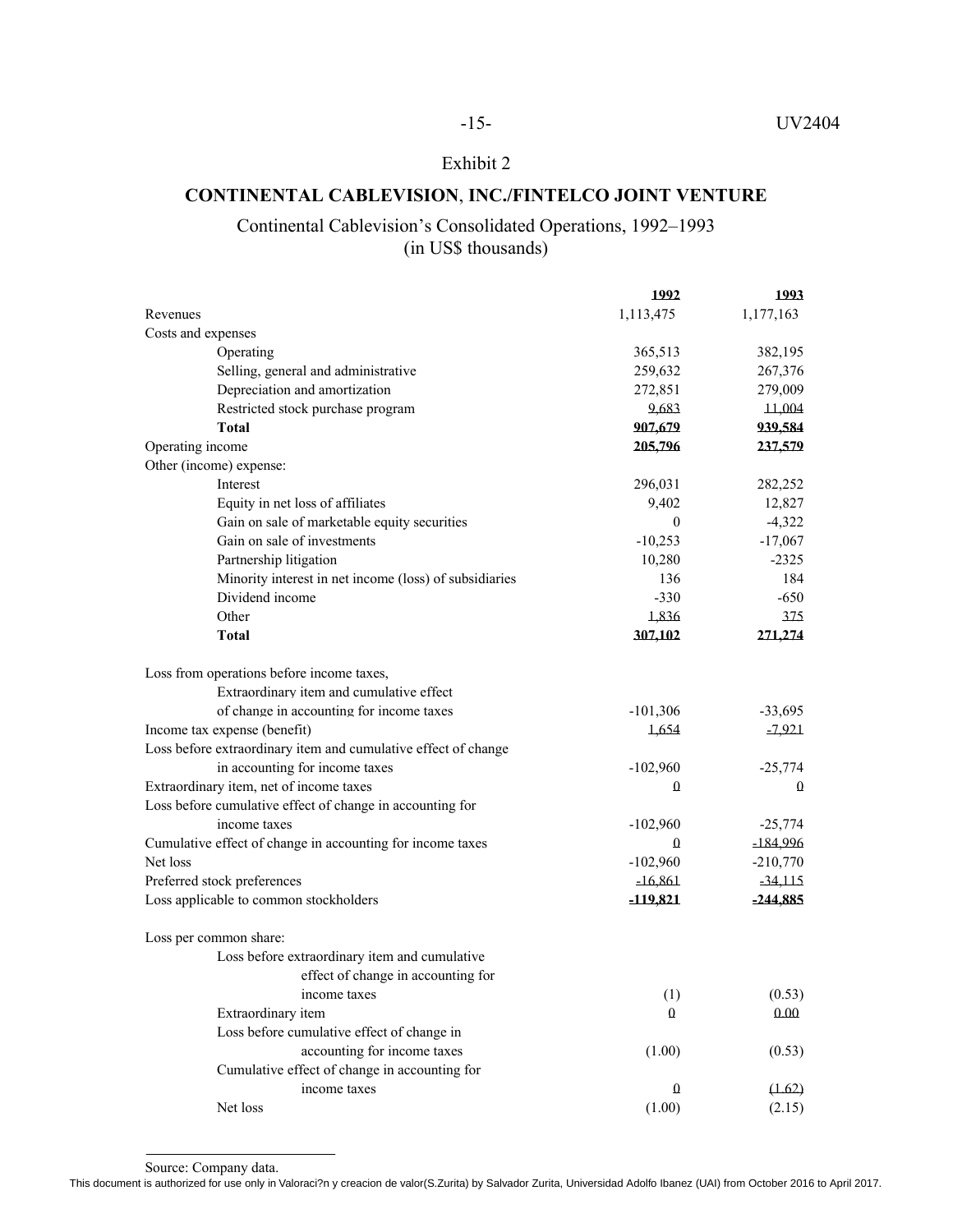### **CONTINENTAL CABLEVISION**, **INC./FINTELCO JOINT VENTURE**

### Continental Cablevision's Consolidated Balance Sheet 1992–1993 (in US\$ thousands)

|                                                                                            | 1992                      | 1993                         |
|--------------------------------------------------------------------------------------------|---------------------------|------------------------------|
| <b>Assets</b>                                                                              |                           |                              |
| Cash and cash equivalents                                                                  | 27,352                    | 122,640                      |
| Accounts receivable-net                                                                    | 36,085                    | 44,530                       |
| Prepaid expenses and other                                                                 | 5,172                     | 4,800                        |
| Supplies                                                                                   | 26,598                    | 31,638                       |
| Marketable equity securities                                                               | 35,517                    | 58,676                       |
| Investments                                                                                | 35,275                    | 136,186                      |
| Property, plant and equipment-net                                                          | 1,213,848                 | 1,211,507                    |
| Intangible assets-net                                                                      | 623,349                   | 387,719                      |
| Other assets-net                                                                           | Ω                         | 94,157                       |
| <b>Total</b>                                                                               | 2,003,196                 | 2,091,853                    |
| <b>Liabilities and Stockholders' Equity</b>                                                |                           |                              |
| Accounts payable                                                                           | 40,851                    | 43,342                       |
| Accrued interest                                                                           | 39,803                    | 72,424                       |
| Accrued and other liabilities                                                              | 168,149                   | 145,191                      |
| Debt                                                                                       | 3,011,669                 | 3,177,178                    |
| Deferred income taxes                                                                      | 626                       | 105,041                      |
| Minority interest in subsidiaries                                                          | 4,613                     | 2,217                        |
| Redeemable common stock (\$.01 par value;                                                  |                           |                              |
| 16,767,050 shares outstanding)                                                             | 223,716                   | 213,548                      |
| Stockholders' equity                                                                       |                           |                              |
| Prefered stock, \$.01 par value; 1992: 1,557,142 shares authorized;                        |                           |                              |
| none outstanding. 1993: 198,857,142 shares authorized;                                     | $\boldsymbol{0}$          | $\boldsymbol{0}$             |
| none outstanding                                                                           |                           |                              |
| Series A convertible preferred stock, \$.01 par value;                                     |                           |                              |
| 1992: 1,142,858 shares authorized and outstanding                                          |                           |                              |
| 1993: 1,142,858 shares authorized and outstanding; liquidation<br>preference \$450,976,000 | 11                        | 11                           |
| Class A common stock, \$.01 par value; 1992: 7,500,000                                     |                           |                              |
| shares authorized; 137,373 shares outstanding                                              |                           |                              |
| 1993: 425,000,000 shares authorized; 6,201,500                                             | 1                         | 62                           |
| shares outstanding                                                                         |                           |                              |
| Class B common stock, \$.01 par value; 1992: 7,500,000                                     |                           |                              |
| shares authorized; 3,665,820 shares outstanding                                            |                           |                              |
| 200,000,000 shares authorized; 91, 310,500                                                 |                           |                              |
| shares outstanding                                                                         | 37                        | 913                          |
| Additional paid-in capital                                                                 | 558,679                   | 577,076                      |
| Unearned compensation                                                                      |                           |                              |
| Net unrealized holding gain on marketable equity securities                                | $-34,919$<br>$\mathbf{0}$ | $-23,577$                    |
| Deficit                                                                                    | $-2,010,040$              | $\mathbf{0}$<br>$-2,221,573$ |
|                                                                                            |                           |                              |
| Stockholders' equity                                                                       | $-1,486,231$              | $-1,667,088$                 |
| <b>Total</b>                                                                               | 2,003,196                 | 2,091,853                    |

Source: Company data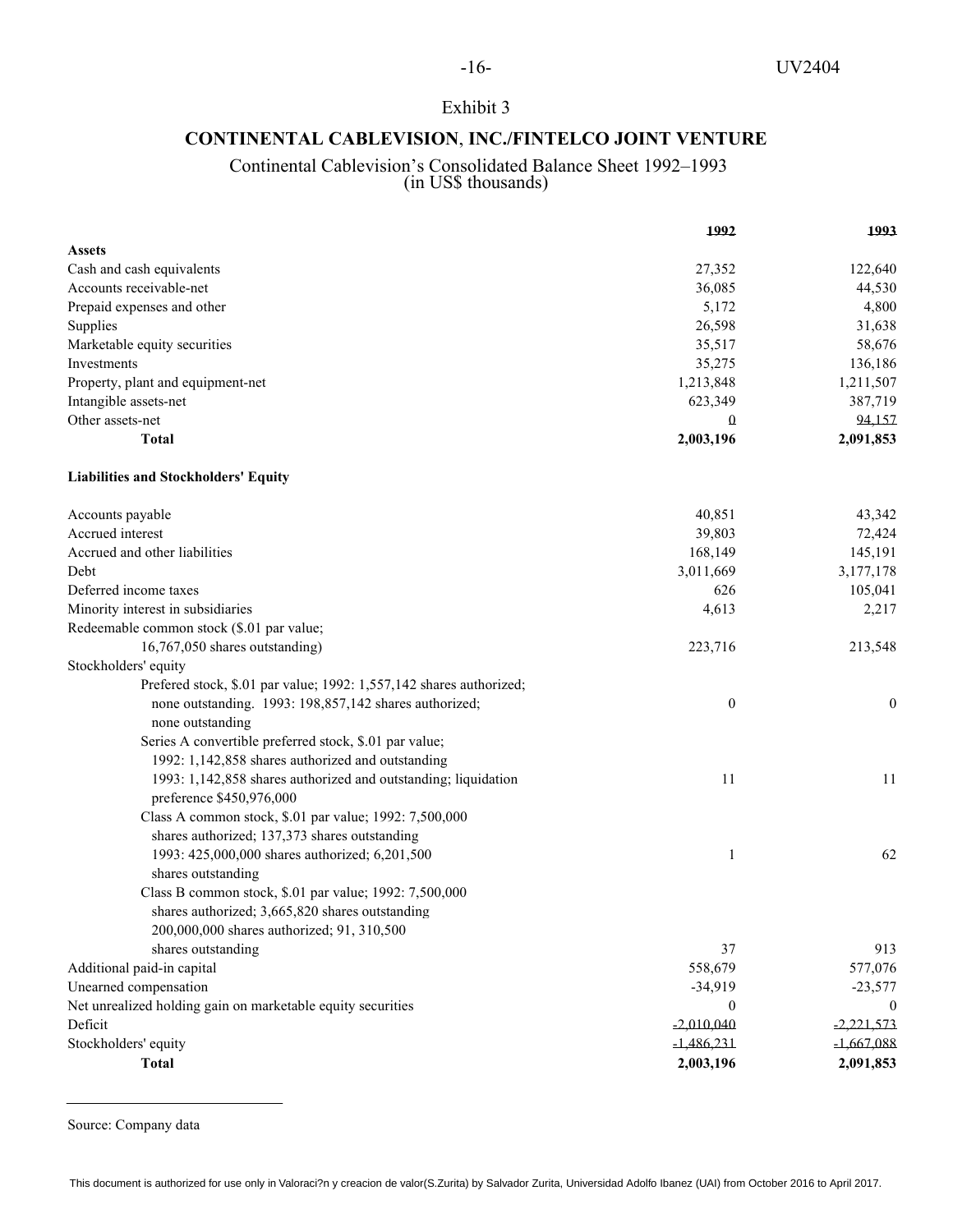

 $U\sqrt{A-F-1149}$   $U\sqrt{A-F-1149}$ UVA-F-1149

 $-17-$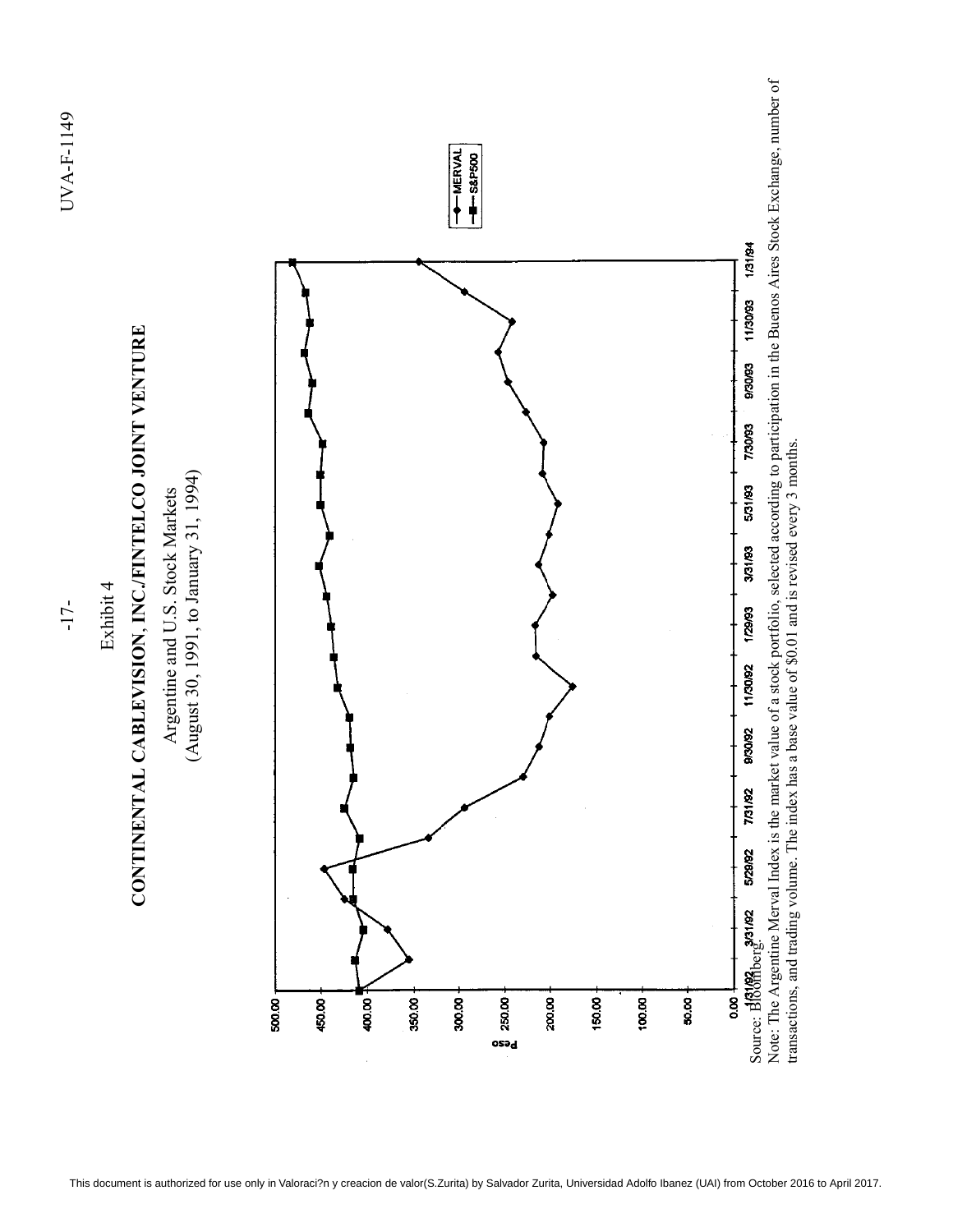### **CONTINENTAL CABLEVISION**, **INC./FINTELCO JOINT VENTURE**

Current Capital-Market Rates and Yields (February 1, 1994)

| <b>U.S. Treasury Securities</b><br>(Jan. 1994 avg) $(\frac{6}{6})$ |      |  |  |  |
|--------------------------------------------------------------------|------|--|--|--|
| 3 months                                                           | 2.98 |  |  |  |
| 6 months                                                           | 3.15 |  |  |  |
| 1 year                                                             | 3.54 |  |  |  |
| 2 years                                                            | 4.14 |  |  |  |
| 3 years                                                            | 4.48 |  |  |  |
| 5 years                                                            | 5.09 |  |  |  |
| 10 years                                                           | 5.75 |  |  |  |
| 20 years                                                           | 6.39 |  |  |  |
| 30 years                                                           | 6.29 |  |  |  |

| Source: S&P Bond Guide. |  |  |
|-------------------------|--|--|
|                         |  |  |

| <b>Corporate Bond Yields</b><br>(Jan. 1994 average)   |                                              |                                               |  |  |  |
|-------------------------------------------------------|----------------------------------------------|-----------------------------------------------|--|--|--|
| <b>Rating Category</b>                                | Public Utilities $(\% )$                     | Industrial $(\% )$                            |  |  |  |
| <b>AAA</b><br>AA<br>A<br><b>BBB</b><br><b>BB</b><br>Β | n.a.<br>7.36<br>8.35<br>8.31<br>n.a.<br>n.a. | 6.80<br>7.26<br>7.84<br>8.28<br>9.01<br>10.38 |  |  |  |

Source: *S&P Bond Guide.*

| <b>Other Interest Rates</b>                                     |                                           |  |                                           |  |                                                                        |                        |
|-----------------------------------------------------------------|-------------------------------------------|--|-------------------------------------------|--|------------------------------------------------------------------------|------------------------|
| LIBOR $(\%)$<br>Commercial Paper $(\% )$<br>Prime Rates $(\% )$ |                                           |  |                                           |  |                                                                        |                        |
| 30 days<br>3.1<br>60 days<br>3.13<br>90 days<br>3.15            | 1 month<br>3 months<br>6 months<br>1 year |  | 31/8<br>31/4<br>$3 \frac{3}{8}$<br>311/16 |  | U.S.<br>Canada<br>Germany<br>Japan<br>Switzerland<br>Great Britain 5.5 | 6<br>5.5<br>5.9<br>7.5 |

Sources: *Wall Street Journal,* 1 February 1994; *Federal Reserve Bulletin,* 1994.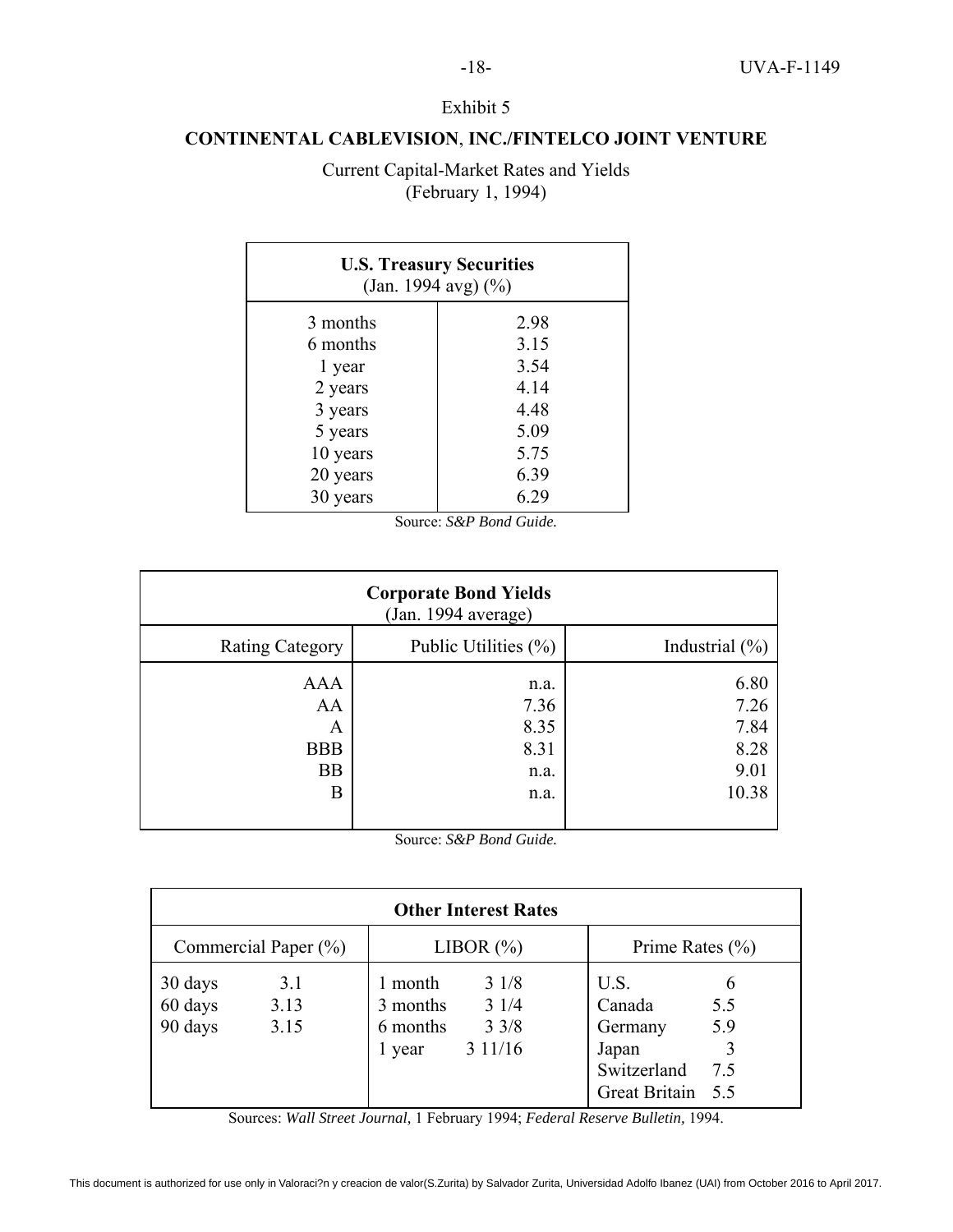### -19- UVA-F-1149

### Exhibit 6

## **CONTINENTAL CABLEVISION**, **INC./FINTELCO JOINT VENTURE**

Argentina's Interest Rates (January 1994)

|                 | <b>Pesos</b> | US\$  |
|-----------------|--------------|-------|
| <b>Deposits</b> |              |       |
| 30 day          | 8.47%        | 5.75% |
| 90 day          | 8.99%        | 7.10% |
| Average         | 8.29%        | 6.43% |
|                 |              |       |
| Loans           |              |       |
| 30 day          | 10.11%       | 8.0%  |
| 90 day          |              | 8.88% |

Source: *DataStream.*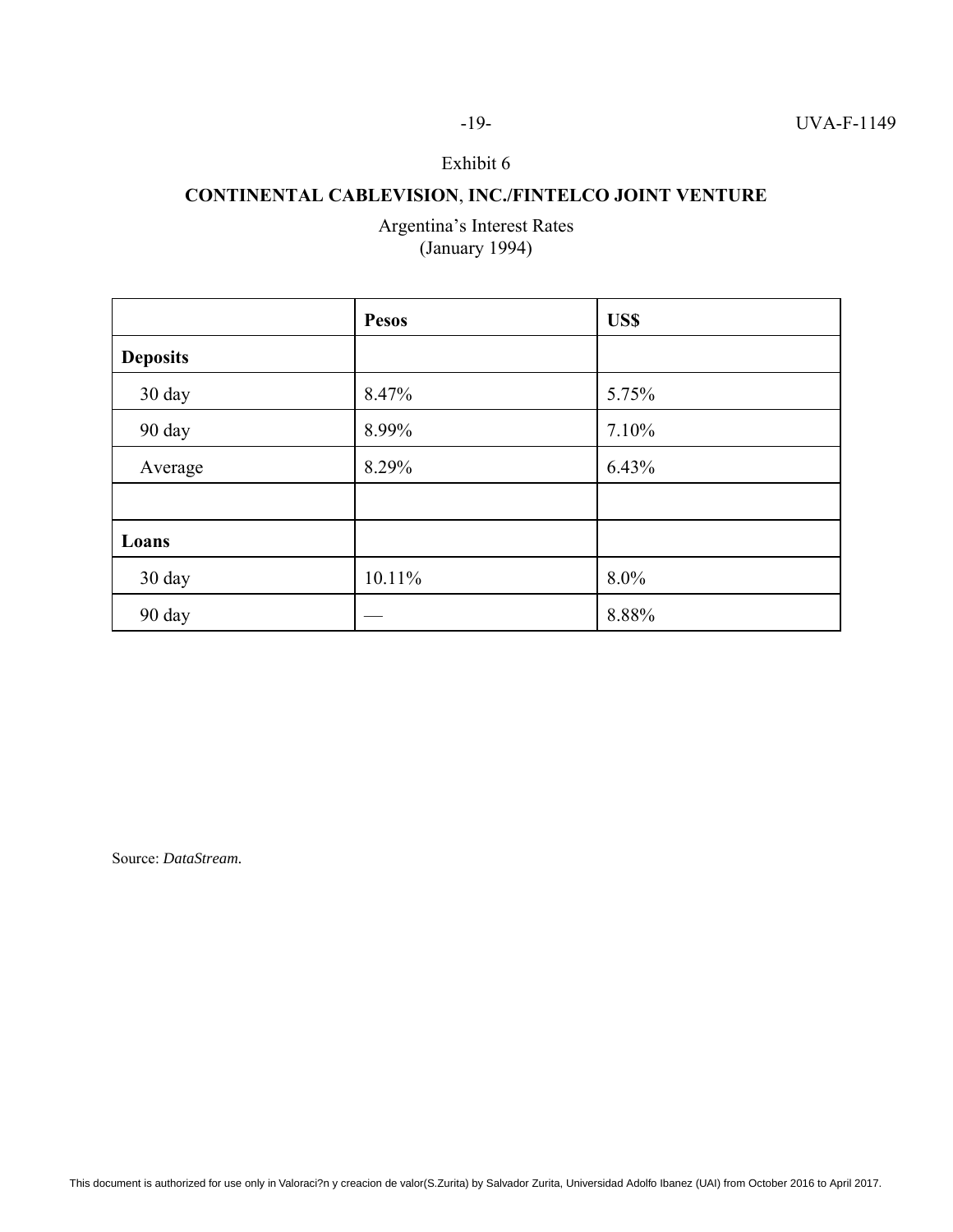

Exhibit 7 Exhibit 7

 $-20$ -

UVA-F-1149 -20- UVA-F-1149

o

N

 $\bullet$ 

10

(%) bisiY

₩

 $\ddot{\bullet}$ 

 $\boldsymbol{\alpha}$ 

÷

 $\ddot{\bullet}$ 

 $10 +$ 

 $\bullet$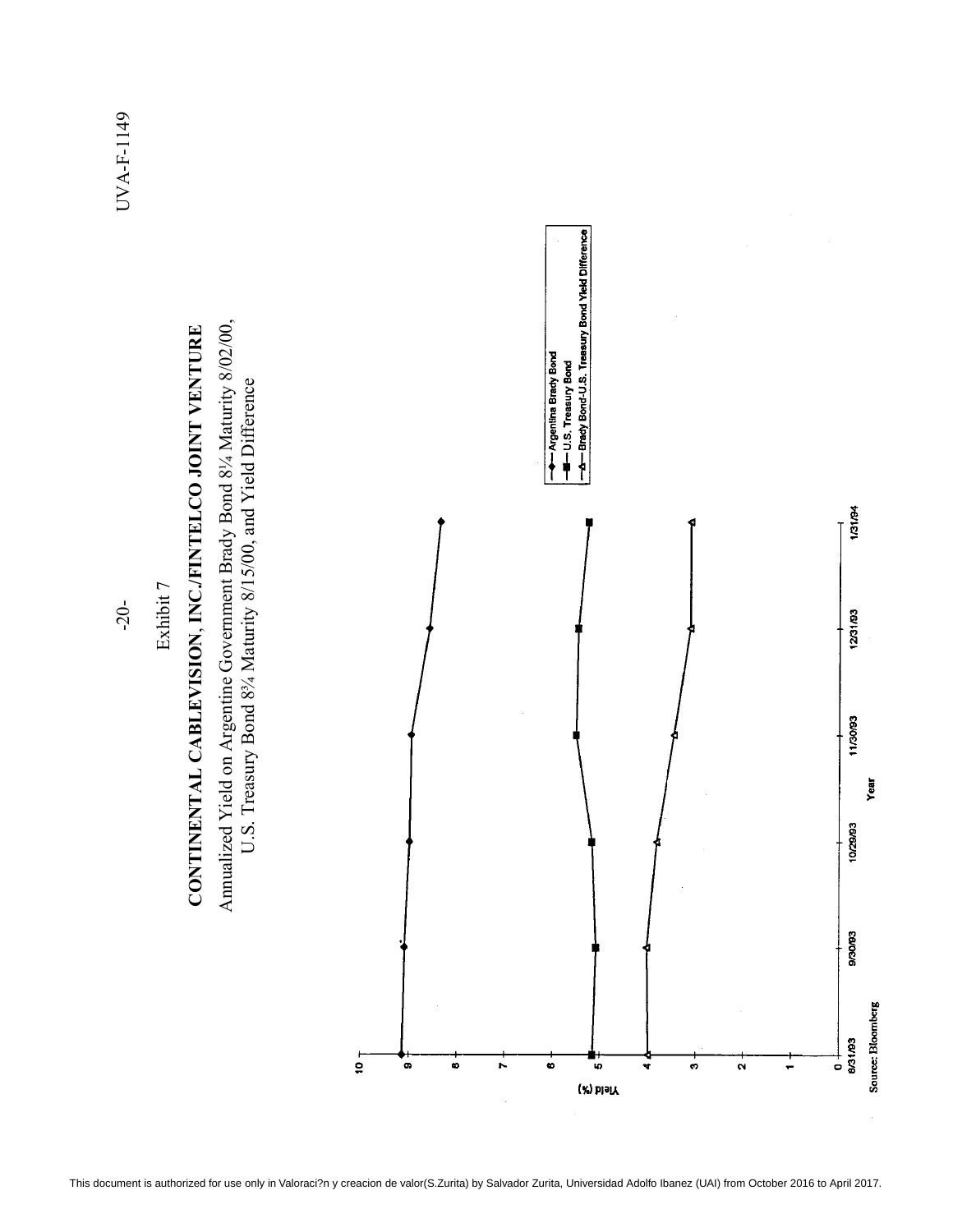### **CONTINENTAL CABLEVISION**, **INC./FINTELCO JOINT VENTURE**

## Inflation and Foreign-Exchange Market Data

| Year          | <b>U.S. Inflation</b><br>$(\%)$ | <b>Argentine Inflation</b><br>$(\%)$ | <b>Foreign Exchange</b><br><b>Rate Peso/\$</b> |                                                   |
|---------------|---------------------------------|--------------------------------------|------------------------------------------------|---------------------------------------------------|
| 1989 actual   | 4.8                             | 3,079.8                              | 0.001577                                       |                                                   |
| 1990 actual   | 5.4                             | 2,314.7                              | 0.135024                                       |                                                   |
| 1991 actual   | 4.2                             | 171.7                                | 0.513900                                       |                                                   |
| 1992 actual   | 3.0                             | 24.9                                 | 0.999000                                       |                                                   |
| 1993 actual   | 3.0                             | 11                                   | Official<br>exchange<br>rate                   | Parity-<br>implied<br>exchange<br>$\text{rate}^1$ |
|               |                                 |                                      | 0.999000                                       | 1.077                                             |
| 1994 forecast | 2.5                             | $\overline{7}$                       | 0.999000                                       | 1.124                                             |
| 1995 forecast | 2.5                             | 8                                    | 0.999000                                       | 1.184                                             |
| 1996 forecast | 2.5                             | 12                                   | 0.999000                                       | 1.294                                             |
| 1997 forecast | 2.5                             | 10                                   | 0.999000                                       | 1.389                                             |
| 1998 forecast | 2.5                             | 6                                    | 0.999000                                       | 1.436                                             |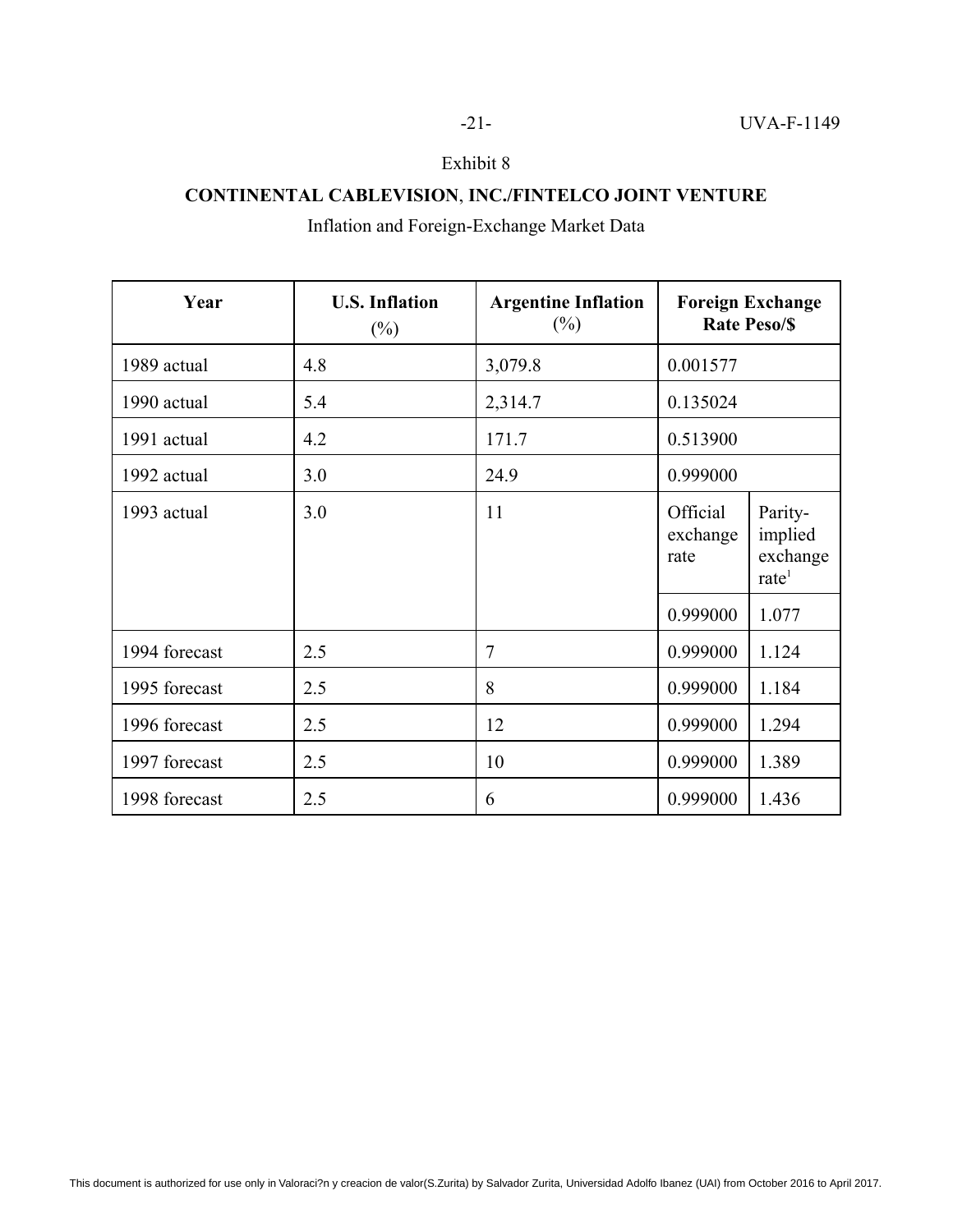### **CONTINENTAL CABLEVISION**, **INC./FINTELCO JOINT VENTURE**

|                               | 1993      | 1992      | 1991     | 1990    |
|-------------------------------|-----------|-----------|----------|---------|
| <b>Current account</b>        |           |           |          |         |
| Exports                       | 13,117    | 12,235    | 11,978   | 12,354  |
| Imports                       | (16, 783) | (14, 872) | (8,275)  | (4,079) |
| Trade balance                 | (3,666)   | (2,637)   | 3,703    | 8,275   |
|                               |           |           |          |         |
| Nonfinancial services         | (1,146)   | (1,128)   | (908)    | (321)   |
| Interest and dividends        | (2,922)   | (3,661)   | (4,260)  | (4,400) |
| Transfers                     | 446       | 749       | 793      | 998     |
| Current account               | (7,288)   | (6,677)   | (672)    | 4,552   |
|                               |           |           |          |         |
| Capital account               |           |           |          |         |
| Public sector                 | 3,624     | 5,757     | 972      | (271)   |
| Private sector                | 13,908    | 9,559     | (6,363)  | (3,821) |
| Direct investments            | 587       | 518       | 465      | 305     |
| Privatizations                | 5,718     | 3,661     | 1,974    | 1,531   |
| Commercial/financial          | 4,968     | 3,195     | 1,913    | 451     |
|                               |           |           |          |         |
| Loans                         | (11)      | (20)      | (27)     | (30)    |
| Others                        | 2,646     | 2,205     | (10,678) | (6,078) |
| Capital account               | 17,532    | 3,802     | (5,391)  | (4,092) |
|                               |           |           |          |         |
| Errors and omissions          | 55        | (57)      | (125)    | 219     |
| Net international<br>reserves | 10,099    | (2,932)   | (6,188)  | 679     |

Argentina's Balance of Payments (in millions of dollars)

Source: Banco Central de la Republica Argentina (BCRA).

-22- UVA-F-1149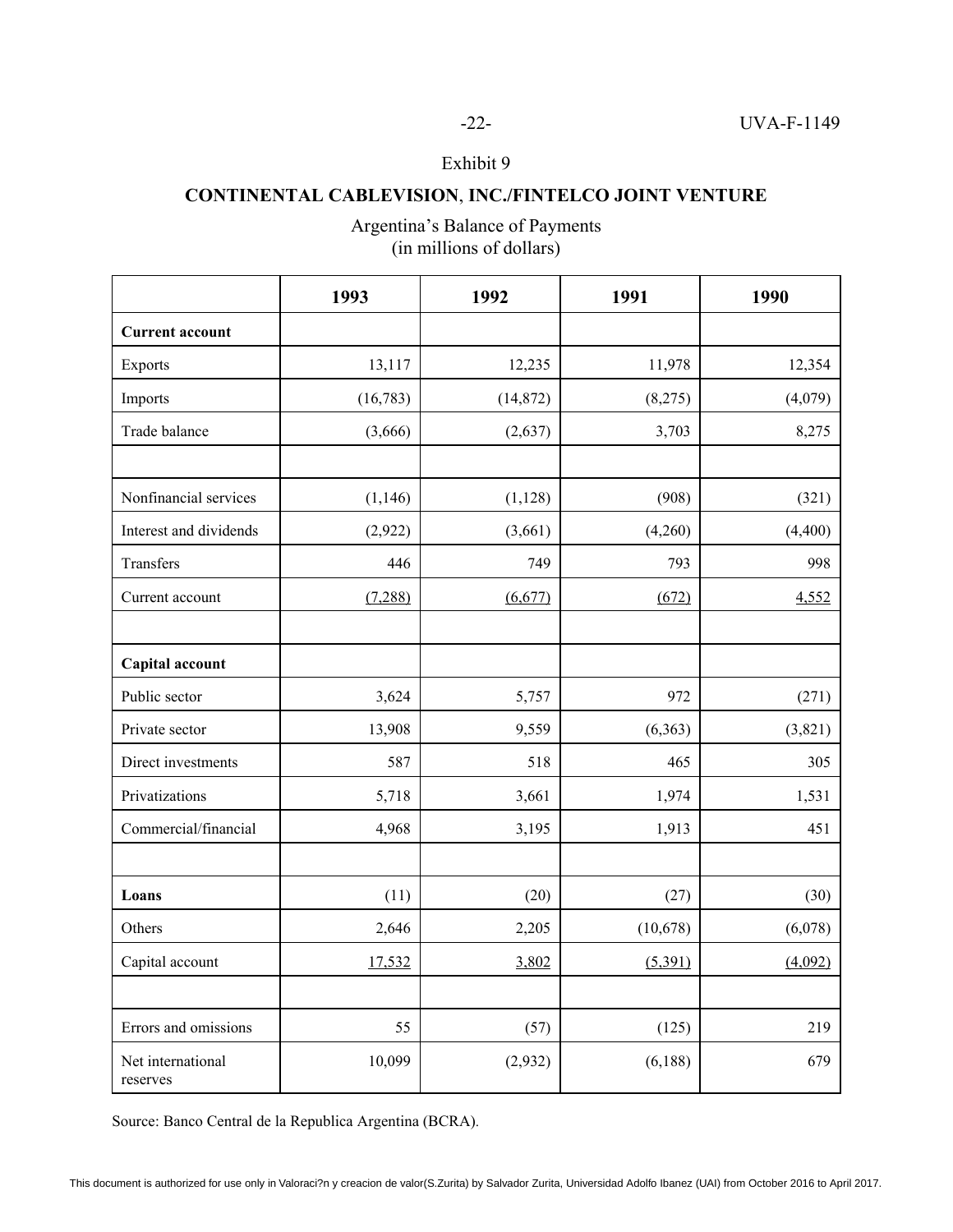### **CONTINENTAL CABLEVISION**, **INC./FINTELCO JOINT VENTURE**

### Latin American Cable-Television Market (in thousands)

| Country       | Population | <b>Homes</b> | <b>TV Homes</b> | <b>Subscribers</b> | <b>Penetration</b><br>$(\%)$ |
|---------------|------------|--------------|-----------------|--------------------|------------------------------|
| Argentina     | 33,800     | 8,700        | 8,000           | 4,000              | 50                           |
| Mexico        | 94,000     | 18,430       | 12,500          | 1,575              | 12.6                         |
| <b>Brazil</b> | 146,200    | 35,650       | 32,000          | 250                | $\cdot$ 8                    |
| Venezuela     | 21,170     | 3,995        | 3,700           | 160                | 4.3                          |
| Chile         | 13,670     | 3,040        | 1,750           | 100                | 5.7                          |
| Paraguay      | 5,080      | 980          | 400             | 100                | 25                           |
| Panama        | 2,582      | 527          | 370             | 75                 | 20.3                         |
| Colombia      | 35,210     | 6,520        | 4,310           | 62                 | 1.4                          |
| Peru          | 23,265     | 4,475        | 2,000           | 31                 | 1.6                          |
| Ecuador       | 11,252     | 2,205        | 1,200           | 25                 | 2.1                          |
| Uruguay       | 3,145      | 952          | 500             | 20                 | $\overline{4}$               |
| Bolivia       | 7,505      | 1,700        | 936             | 16                 | 1.7                          |

Source: *International Cable*, 1994.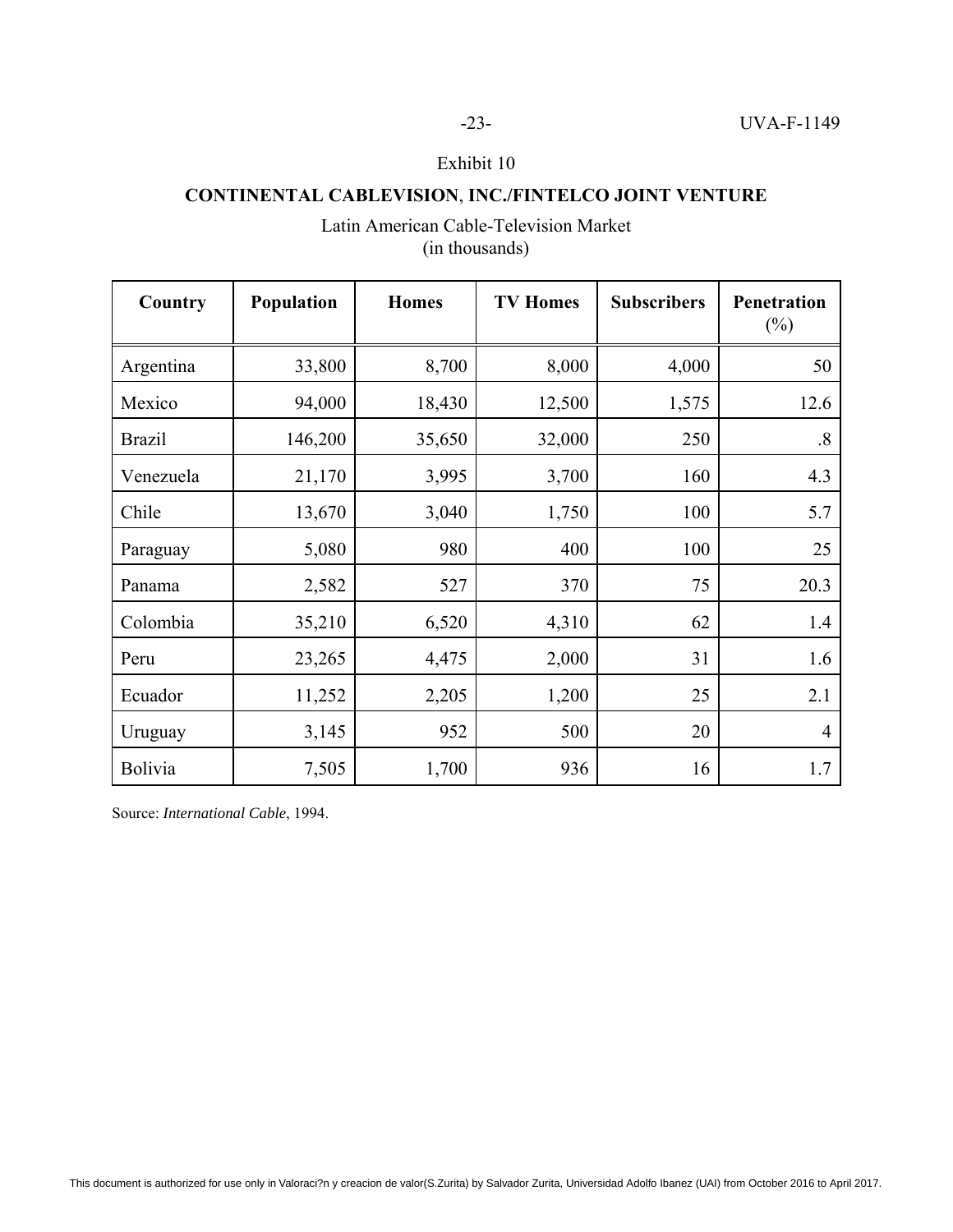### **CONTINENTAL CABLEVISION**, **INC./FINTELCO JOINT VENTURE**

South American and Mexican Overview of Cable Markets

|                                                        | 1994  | 1999   | 2004   |
|--------------------------------------------------------|-------|--------|--------|
| <b>Basic Homes Passed by Wireline Cable (millions)</b> |       |        |        |
| Argentina                                              | 5.40  | 7.00   | 8.90   |
| Mexico                                                 | 3.50  | 6.90   | 14.00  |
| <b>Brazil</b>                                          | 0.75  | 3.68   | 8.04   |
| Chile                                                  | 0.50  | 1.44   | 3.28   |
| Paraguay                                               | 0.06  | 0.25   | 0.40   |
| Uruguay                                                | 0.06  | 0.43   | 0.71   |
| Colombia                                               | 0.06  | 0.86   | 3.30   |
| Venezuela                                              | 0.06  | 0.46   | 1.70   |
| Peru                                                   | 0.04  | 0.36   | 0.97   |
| Ecuador                                                | 0.04  | 0.11   | 0.24   |
| Bolivia                                                | 0.01  | 0.13   | 0.44   |
| <b>Total</b>                                           | 10.48 | 21.62  | 41.98  |
| <b>Total Multichannel Subscribers (millions)</b>       |       |        |        |
| Argentina                                              | 4.490 | 6.170  | 7.530  |
| Mexico                                                 | 2.150 | 6.390  | 9.850  |
| <b>Brazil</b>                                          | 0.430 | 3.110  | 6.910  |
| Chile                                                  | 0.260 | 0.980  | 1.850  |
| Venezuela                                              | 0.130 | 0.640  | 1.250  |
| Colombia                                               | 0.081 | 0.637  | 2.002  |
| Paraguay                                               | 0.053 | 0.097  | 0.130  |
| Ecuador                                                | 0.029 | 0.076  | 0.120  |
| Peru                                                   | 0.029 | 0.197  | 0.400  |
| Uruguay                                                | 0.029 | 0.249  | 0.370  |
| Bolivia                                                | 0.009 | 0.093  | 0.155  |
| <b>Total</b>                                           | 7.690 | 18.639 | 30.567 |
| <b>TV Households (millions)</b>                        |       |        |        |
| <b>Brazil</b>                                          | 33.10 | 38.80  | 42.60  |
| Mexico                                                 | 12.70 | 15.30  | 17.50  |
| Argentina                                              | 8.60  | 10.10  | 11.10  |
| Colombia                                               | 7.00  | 7.90   | 8.90   |
| Chile                                                  | 3.40  | 3.70   | 4.10   |
| Venezuela                                              | 3.20  | 3.90   | 4.70   |
| Peru                                                   | 2.17  | 2.77   | 3.62   |
| Uruguay                                                | 0.65  | 0.80   | 0.94   |
| Ecuador                                                | 0.54  | 0.65   | 0.77   |
| Bolivia                                                | 0.50  | 0.60   | 0.72   |
| Paraguay                                               | 0.31  | 0.42   | 0.54   |
| <b>Total</b>                                           | 72.17 | 84.94  | 95.49  |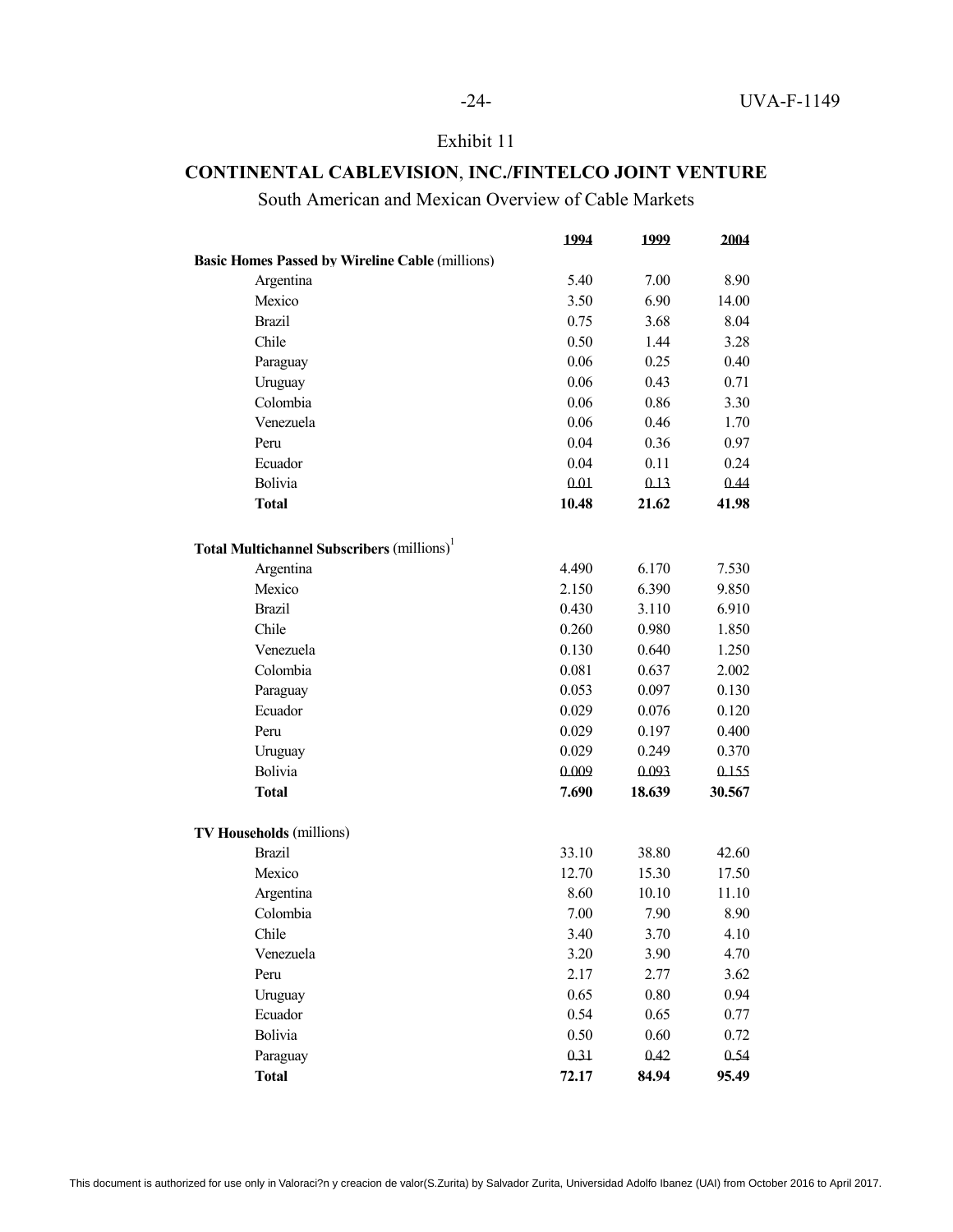### -25- UVA-F-1149

### Exhibit 11 (continued)

| Total Annual Multichannel Revenue (\$ mil.) |        |        |        |
|---------------------------------------------|--------|--------|--------|
| Argentina                                   | 1437.0 | 2305.0 | 3139.0 |
| Mexico                                      | 374.0  | 1315.0 | 2353.0 |
| <b>Brazil</b>                               | 120.8  | 967.1  | 2284.4 |
| Chile                                       | 50.0   | 207.0  | 437.0  |
| Venezuela                                   | 34.0   | 171.0  | 362.0  |
| Colombia                                    | 13.2   | 171.9  | 593.4  |
| Paraguay                                    | 10.9   | 24.9   | 38.3   |
| Peru                                        | 10.0   | 86.0   | 184.0  |
| Ecuador                                     | 5.1    | 17.0   | 30.3   |
| Uruguay                                     | 3.9    | 51.1   | 88.9   |
| Bolivia                                     | 0.8    | 19.1   | 37.2   |
| <b>Total</b>                                | 2059.7 | 5335.1 | 9547.5 |
| <b>Annual Monthly Fee for</b>               |        |        |        |
| <b>Basic Wireline Subscribers (US \$)</b>   |        |        |        |
| Peru                                        | 40     | 41     | 40     |
| <b>Brazil</b>                               | 32     | 30     | 29     |
| Argentina                                   | 28     | 32     | 35     |
| Colombia                                    | 23     | 26     | 27     |
| Paraguay                                    | 20     | 22     | 25     |
| Venezuela                                   | 20     | 21     | 22     |
| Chile                                       | 18     | 19     | 21     |
| Ecuador                                     | 17     | 20     | 22     |
| Uruguay                                     | 17     | 19     | 21     |
| Mexico                                      | 16     | 17     | 19     |
| Bolivia                                     | $10\,$ | 24     | 25     |
| Avg. basic fee                              | 22     | 25     | 26     |

<sup>1</sup>Includes wireline and wireless cable.

Source: *The 1995 Latin American Cable/Pay TV Databook* , Kagan World Media, Inc.

This document is authorized for use only in Valoraci?n y creacion de valor(S.Zurita) by Salvador Zurita, Universidad Adolfo Ibanez (UAI) from October 2016 to April 2017.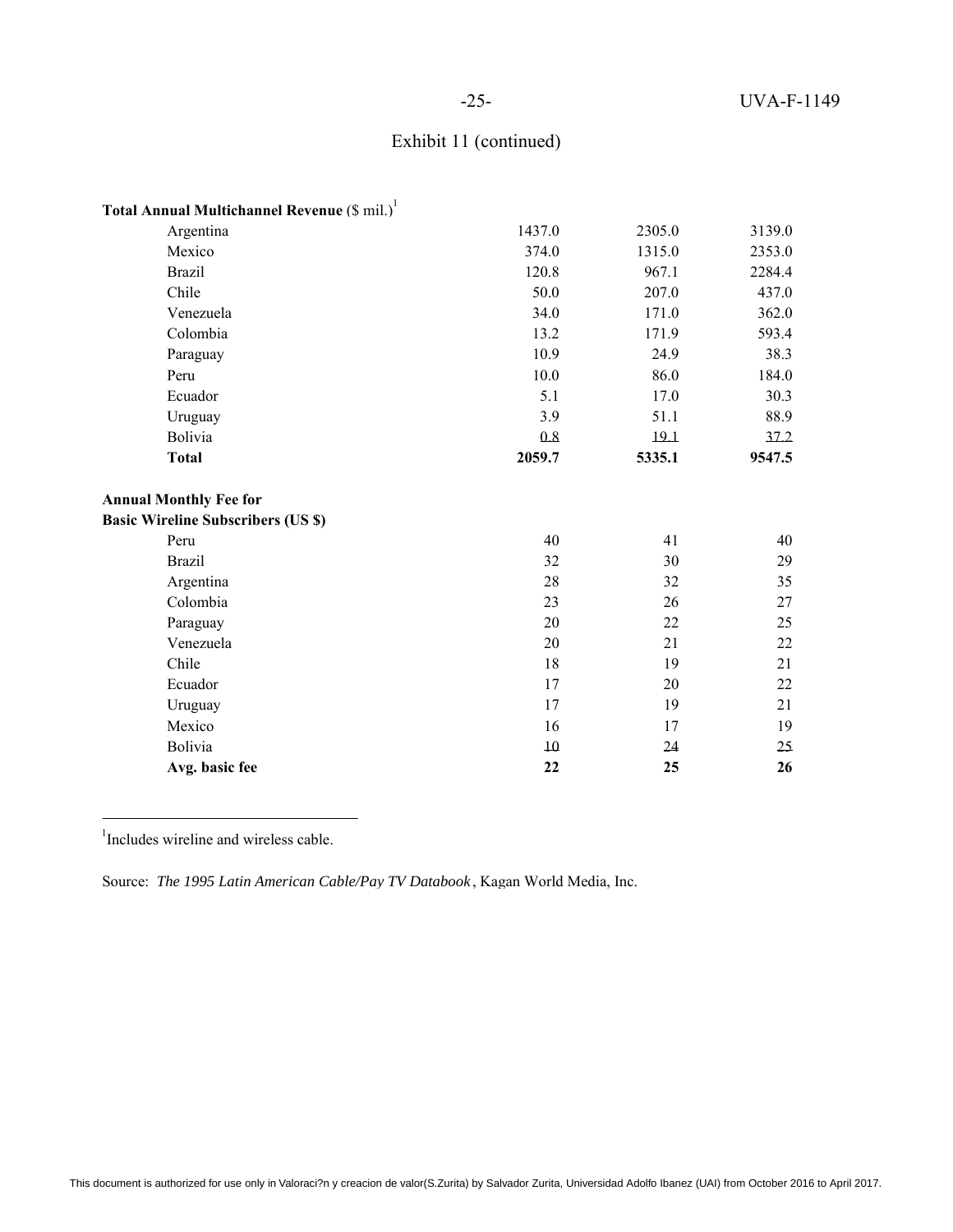### **CONTINENTAL CABLEVISION**, **INC./FINTELCO JOINT VENTURE**

### Fintelco Growth Trends

|                             | <u>1992</u>      | 1993    |
|-----------------------------|------------------|---------|
| Homes passed (internal)     | 588,647          | 692,523 |
| Homes passed (acquisitions) | $\boldsymbol{0}$ | 73,320  |
| <b>Total</b>                | 588,647          | 765,843 |
|                             |                  |         |
| Growth per annum            |                  |         |
| Without acquisitions        | N/A              | 17.6%   |
| Total                       | N/A              | 30.1%   |
|                             |                  |         |
| Subscribers (internal)      | 164,559          | 355,456 |
| Subscribers (acquisitions)  | $\theta$         | 26,096  |
| <b>Total</b>                | 164,559          | 381,552 |
|                             |                  |         |
| Growth per annum            |                  |         |
| Without acquisitions        | 40.5%            | 116%    |
| <b>Total</b>                | 40.5%            | 131.9%  |
|                             |                  |         |
| Penetration                 |                  |         |
| Without acquisitions        | 28%              | 51.3%   |
| <b>Total</b>                | 28%              | 49.8%   |

Source: Company data.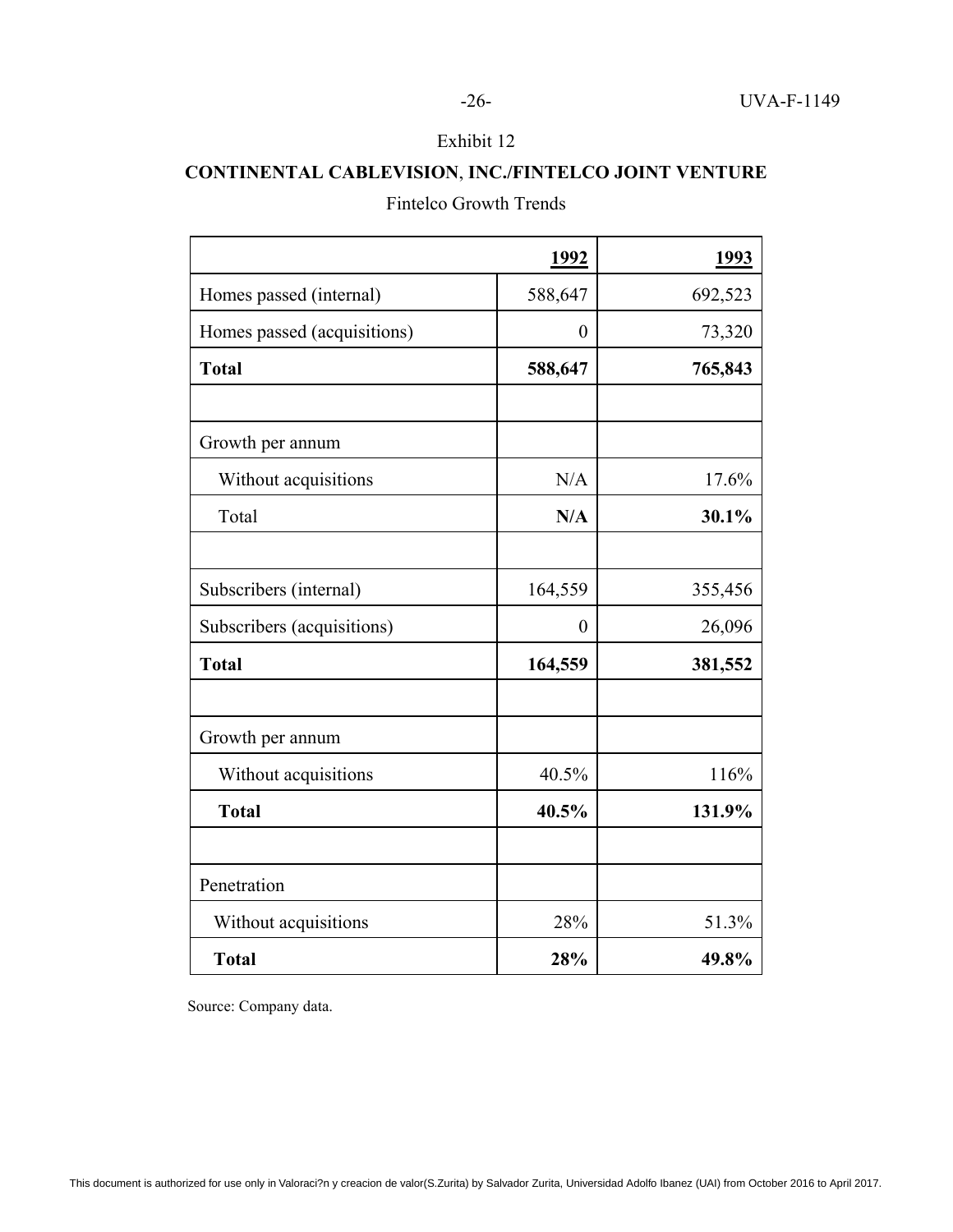### **CONTINENTAL CABLEVISION**, **INC./FINTELCO JOINT VENTURE**

### Fintelco's Consolidated Balance Sheet

(in pesos)

| <b>Assets</b>                                    |                           | 1-Feb-94      |
|--------------------------------------------------|---------------------------|---------------|
| Current assets:                                  |                           |               |
|                                                  | Cash                      | 27,129,668    |
|                                                  | Investments               | 4,017         |
|                                                  | Accounts receivable       | 20,608,602    |
|                                                  | Other receivables         | 9,689,295     |
|                                                  | Inventories               | 19,792,676    |
| <b>Total current assets</b>                      |                           | 77,224,258    |
| Long-term assets:                                |                           |               |
|                                                  | Other receivables         | 2,340,133     |
|                                                  | Inventories               | 12,197,656    |
|                                                  | Investments               | 6,499,054     |
|                                                  | Fixed assets              | 103,651,305   |
|                                                  | Intangible assets         | 209,144,150   |
| <b>Total long-term assets</b>                    |                           | 333,832,296   |
| <b>Total assets</b>                              |                           | 411,056,554   |
| <b>Liabilities</b><br><b>Current liabilities</b> |                           |               |
|                                                  | Accounts payable          | 101,998,411   |
|                                                  | Loans                     | 121,089,355   |
|                                                  | Payroll and related taxes | 7,019,015     |
|                                                  | Taxes                     | 11,849,551    |
|                                                  | Other liabilities         | 7,547,852     |
|                                                  | Other allowances          | 1,866,830     |
| <b>Total current liabilities</b>                 |                           | 251,371,013   |
| Long-term liabilities                            |                           |               |
|                                                  | Accounts payable          | 448,544       |
|                                                  | Loans                     | 12,174,262    |
|                                                  | Taxes                     | 4,493,561     |
|                                                  | Payroll and related taxes | 3,120         |
|                                                  | Other allowances          | 10,003,401    |
|                                                  | Other liabilities         | 4,607,337     |
| Total long-term liabilities                      |                           | 31,730,225    |
| <b>Total liabilities</b>                         |                           | 283, 101, 238 |
| <b>Minority interest</b>                         |                           | 1,552,057     |
| Net worth                                        |                           | 126,403,259   |
| <b>Total</b>                                     |                           | 411,056,554   |

Source: Company data.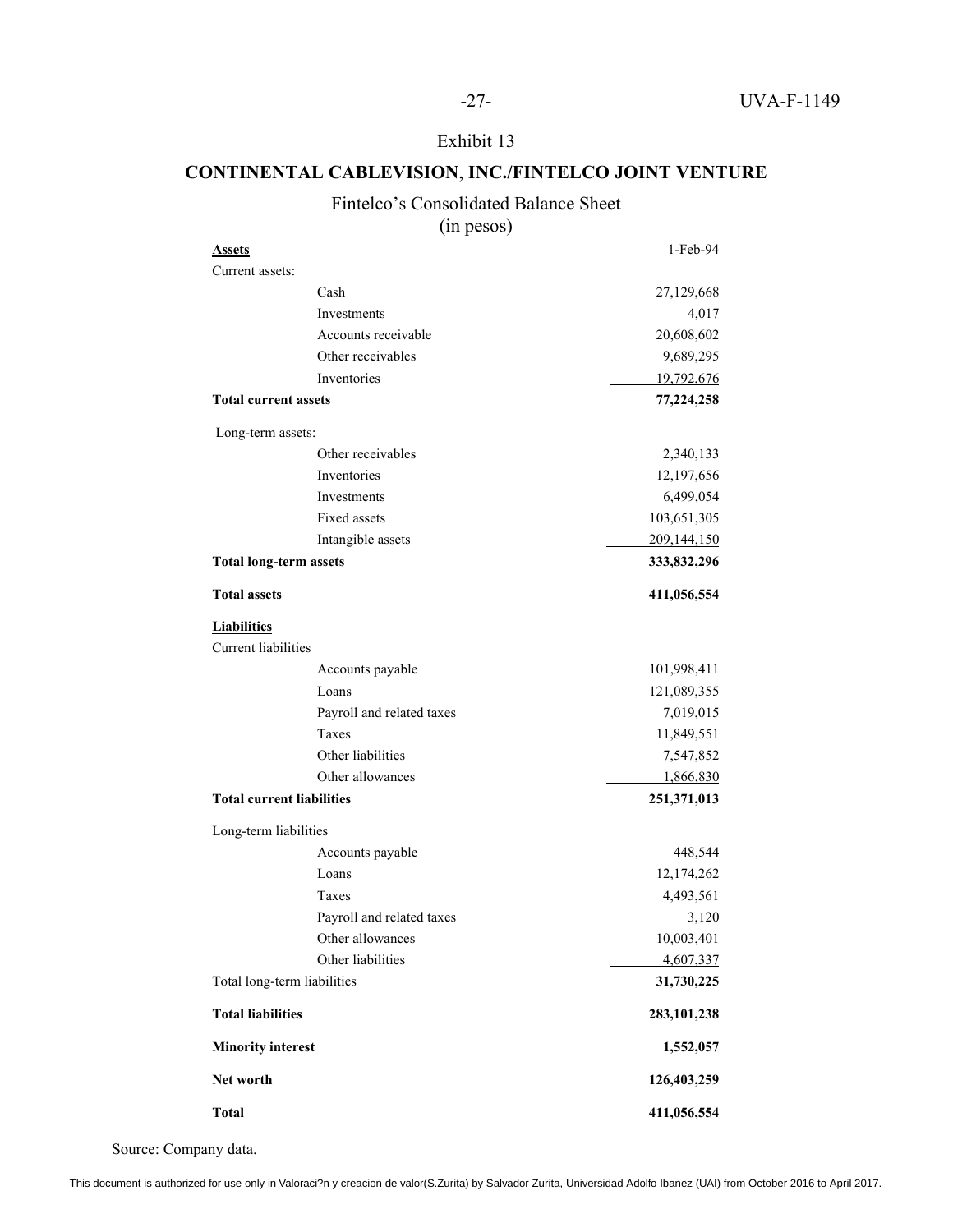| I<br>I<br>ı<br>ŗ<br>֚֚<br>ı<br>ׇ֠<br>l<br>í<br>ׇ֠<br>I<br>þ<br>)<br>j |  |
|-----------------------------------------------------------------------|--|
|                                                                       |  |
|                                                                       |  |
|                                                                       |  |
| I                                                                     |  |
| ¢<br>l<br>Ó                                                           |  |

Exhibit 14 Exhibit 14

 $-28-$ 

## CONTINENTAL CABLEVISION, INC./FINTELCO JOINT VENTURE **CONTINENTAL CABLEVISION**, **INC./FINTELCO JOINT VENTURE**

Forecast of Fintelco Cash Flow<br>(in thousands of pesos) Forecast of Fintelco Cash Flow (in thousands of pesos)

|                                                                                                                                        | Actual                              |                                     |                                    |                                    | Forecast Assumptions               |                                    |                                    |                                    |                                             |                                    |
|----------------------------------------------------------------------------------------------------------------------------------------|-------------------------------------|-------------------------------------|------------------------------------|------------------------------------|------------------------------------|------------------------------------|------------------------------------|------------------------------------|---------------------------------------------|------------------------------------|
| Subscriber assumptions                                                                                                                 | 1993                                | 1994                                | 1995                               | 1996                               | 1997                               | 1998                               | 1999                               | 2.000                              | 2001                                        | 2.0.02                             |
| Fintelco penetration of market, subscribers/homes<br>Fintelco penetration of market, homes passed<br>Annual growth, total homes passed | 49.82%                              | 49.94%                              | 32.04%<br>48.98%                   | 1.50%<br>32.56%<br>49.09%          | 1.50%<br>33.54%<br>49.01%          | 1.50%<br>34.71%<br>48.80%          | 1.50%<br>36.56%<br>47.86%          | 38.80%<br>1.50%<br>46.75%          | 1.50%<br>41.20%<br>45.67%                   | 44.20%<br>1.50%<br>44.49%          |
| Local origination expense/revenues<br>Operating expense/revenues<br>Tax rate                                                           | 3.56%<br>29.95%<br>8.00%            | 3.69%<br>62.05%<br>9.22%            | 30.30%<br>9.74%<br>3.66%           | 17.95%<br>3.12%<br>9.11%           | 2.93%<br>18.08%<br>8.80%           | 18.76%<br>8.42%<br>2.77%           | 19.90%<br>8.14%<br>2.70%           | 7.89%<br>2.65%<br>26.04%           | ళ<br>7.65%<br>2.62%<br>25.08                | 2.59%<br>27.61%<br>7.47%           |
| Programming expense/revenues<br>Net working capital/revenues<br>Marketing/revenues<br>G&A/revenues                                     | 30.87%<br>14.55%<br>18.32%<br>0.00% | 38.72%<br>18.53%<br>16.62%<br>0.00% | 30.48%<br>26.15%<br>8.99%<br>4.93% | 28.67%<br>8.64%<br>0.54%<br>22.41% | 28.00%<br>20.83%<br>8.38%<br>0.44% | 27.34%<br>19.55%<br>8.15%<br>0.31% | 27.00%<br>18.75%<br>8.07%<br>0.29% | 26.75%<br>18.38%<br>7.99%<br>0.36% | 26.63%<br>18.08%<br>7.93%<br>0.31%          | 26.61%<br>7.89%<br>17.88%<br>0.34% |
| Basic revenue/subscriber/month (in pesos)<br>Total revenue/subscriber/month<br>Advertising/subscriber/month<br>Other/subscriber/month  | 36.00<br>1.45<br>41.69<br>4.24      | 0.96<br>23.84<br>2.26<br>27.06      | 29.48<br>1.59<br>3.08<br>34.15     | 2.08<br>2.72<br>36.24<br>31.44     | 32.43<br>2.27<br>2.51<br>37.21     | 33.40<br>2.39<br>38.26<br>2.47     | 34.19<br>2.68<br>2.06<br>38.93     | 34.78<br>2.84<br>1.93<br>39.55     | 35.35<br>Б<br>40.11<br>2.9<br>$\frac{1}{2}$ | 35.88<br>$2.99$<br>$1.68$<br>40.55 |
| Total homes passed by cable operators in Argentina                                                                                     |                                     |                                     | 5,200,000                          | 5,278,000                          | 5, 357, 170                        | 5,437,528                          | 5,519,090                          | 5,601,877                          | 5,685,905                                   | 5,771,194                          |
| Homes passed (by Fintelco)<br>Fintelco growth                                                                                          | 765,843                             | 107.07%<br>1,585,796                | 5.06%<br>1,666,080                 | 3.15%<br>1,718,517                 | 4.55%<br>1,796,795                 | 5.04%<br>1,887,366                 | 6.91%<br>2,017,779                 | 7.72%<br>2,173,528                 | 7.78%<br>2,342,593                          | 8.89%<br>2,550,868                 |
| Ending basic subscribers<br>Growth                                                                                                     | 381,553                             | 107.56%<br>791,947                  | 3.04%<br>816,046                   | 3.38%<br>843,620                   | 4.38%<br>880,609                   | 4.59%<br>921,035                   | 4.85%<br>965,709                   | 5.22%<br>1,016,124                 | 5.29%<br>1,069,862                          | 6.08%<br>1,134,881                 |
| Average basic subscribers<br>Growth                                                                                                    | 273,056                             | 114.88%<br>586,750                  | 37.03%<br>803,996                  | 3.21%<br>829,833                   | 3.89%<br>862,115                   | 4.49%<br>900,822                   | 4.72%<br>943,372                   | 5.04%<br>990,917                   | 5.26%<br>1,042,993                          | 5.69%<br>1,102,372                 |
| Revenue assumptions (thousands of pesos)<br>Advertising<br>Other<br>Basic<br>Revenues                                                  | 117,960<br>13,893<br>4,751          | 6,759<br>167,857<br>15,913          | 284,422<br>15,340<br>29,716        | 313,079<br>20,713<br>27,086        | 335,500<br>23,484<br>25,967        | 361,049<br>26,700<br>25,836        | 30,339<br>23,320<br>387,047        | 413,569<br>33,770<br>22,950        | 442,438<br>36,922<br>₹<br>22,65             | 39,553<br>22.224<br>474,637        |
| Growth<br>Total revenues                                                                                                               | 136,604                             | 39.48%<br>190,529                   | 72.93%<br>329,478                  | 9.53%<br>360,878                   | 6.67%<br>384,951                   | 7.44%<br>413,585                   | 6.56%<br>440,706                   | 6.71%<br>470,289                   | 6.75%<br>502,014                            | 6.85%<br>536,414                   |
|                                                                                                                                        |                                     |                                     |                                    |                                    |                                    |                                    |                                    |                                    |                                             |                                    |

This document is authorized for use only in Valoraci?n y creacion de valor(S.Zurita) by Salvador Zurita, Universidad Adolfo Ibanez (UAI) from October 2016 to April 2017.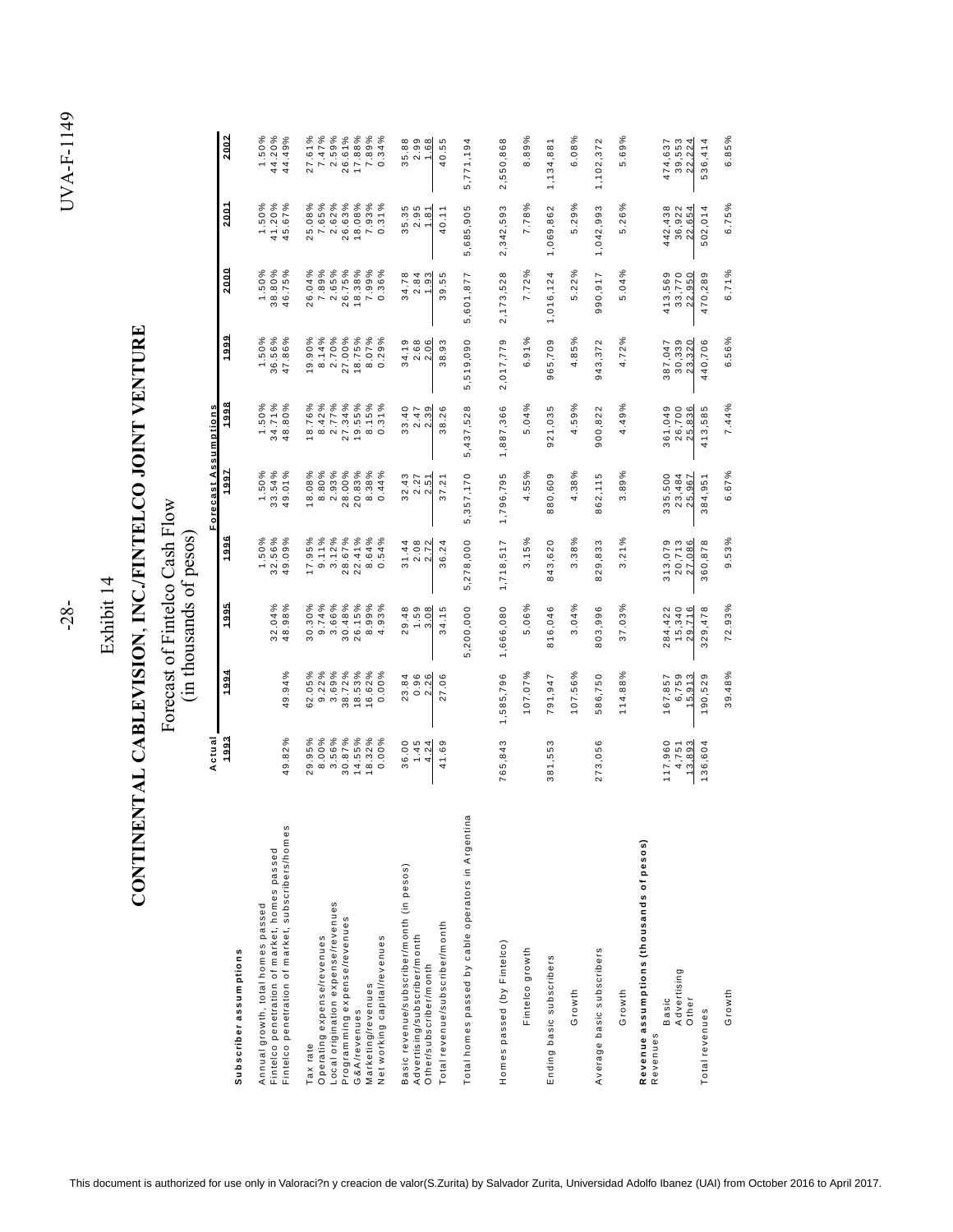UVA-F-1149 UVA-F-1149 -29-

| This document is authorized for use only in Valoration of $\alpha$ and $\alpha$ area action de valor ( $\frac{1}{2}$ and $\alpha$ and $\alpha$ and $\alpha$ and $\alpha$ and $\alpha$ and $\alpha$ and $\alpha$ and $\alpha$ and $\alpha$ and $\alpha$ and $\alpha$ and $\alpha$ and $\alpha$ |         |                | $-29 -$   |                             |                 |         |         |         |          | UVA-F   |
|-----------------------------------------------------------------------------------------------------------------------------------------------------------------------------------------------------------------------------------------------------------------------------------------------|---------|----------------|-----------|-----------------------------|-----------------|---------|---------|---------|----------|---------|
|                                                                                                                                                                                                                                                                                               |         |                |           | Exhibit 14 (continued)      |                 |         |         |         |          |         |
|                                                                                                                                                                                                                                                                                               |         |                |           | Forecast of Free Cash Flows |                 |         |         |         |          |         |
|                                                                                                                                                                                                                                                                                               | Actual  |                |           |                             | <b>Forecast</b> |         |         |         |          |         |
|                                                                                                                                                                                                                                                                                               | 1993    | 1994           | 1995      | 1996                        | 1997            | 1998    | 1999    | 2000    | 2001     | 2002    |
|                                                                                                                                                                                                                                                                                               | 136,604 | 190,529        | 329,478   | 360,878                     | 384,951         | 413,585 | 440,706 | 470,289 | 502,014  | 536,414 |
|                                                                                                                                                                                                                                                                                               | 10,923  | 17,567         | 32,091    | 32,876                      | 33,876          | 34,824  | 35,873  | 37,106  | 38,404   | 40,070  |
| Local origination                                                                                                                                                                                                                                                                             | 4,858   | 7,031          | 12,059    | 11,259                      | 11,279          | 11,456  | 11,899  | 12,463  | 13,153   | 13,893  |
| Programming                                                                                                                                                                                                                                                                                   | 42,163  | 73,773         | 100,425   | 103,464                     | 107,786         | 113,074 | 118,991 | 125,802 | 133,686  | 142,740 |
|                                                                                                                                                                                                                                                                                               | 19,878  | 35,305         | 86,158    | 80,873                      | 80,185          | 80,856  | 82,632  | 86,439  | 90,764   | 95,911  |
|                                                                                                                                                                                                                                                                                               | 25,022  | 31,666         | 29,620    | 31,180                      | 32,259          | 33,707  | 35,565  | 37,576  | 39,810   | 42,323  |
|                                                                                                                                                                                                                                                                                               | 102,844 | 165,341        | 260,353   | 259,652                     | 265,385         | 273,918 | 284,960 | 299,386 | 315,817  | 334,937 |
|                                                                                                                                                                                                                                                                                               | 33,760  | 25,188         | 69,124    | 101,226                     | 119,566         | 139,668 | 155,745 | 170,903 | 186,197  | 201,477 |
| Less depreciation                                                                                                                                                                                                                                                                             | 5,101   | 9,004          | 17,317    | 20,259                      | 24,642          | 28,193  | 30,770  | 33,305  | 35,270   | 37,359  |
| Less amortization                                                                                                                                                                                                                                                                             |         |                | 16,195    | 17,280                      | 17,243          | 17,243  | 17,243  | 17,243  | 17,243   | 17,243  |
| Less financial and other expenses                                                                                                                                                                                                                                                             | 4,498   | 2.296          |           |                             |                 |         |         |         |          |         |
|                                                                                                                                                                                                                                                                                               | 24,161  | 13,888         | 35,612    | 63,687                      | 77,681          | 94,232  | 107,732 | 120,355 | 133,684  | 146,875 |
| Less taxes                                                                                                                                                                                                                                                                                    | 7,236   | 8,617          | 10.791    | 11,432                      | 14,045          | 17.678  | 21,439  | 31.340  | 33,528   | 40.552  |
|                                                                                                                                                                                                                                                                                               | 16,925  | 5,270          | 24,822    | 52,255                      | 63,636          | 76,554  | 86,294  | 89,015  | 100,156  | 106,323 |
| Plus amortization                                                                                                                                                                                                                                                                             |         | $\blacksquare$ | 16,195    | 17,280                      | 17,243          | 17,243  | 17,243  | 17,243  | 17,243   | 17,243  |
| Plus depreciation                                                                                                                                                                                                                                                                             | 5,101   | 9,004          | 17,317    | 20,259                      | 24,642          | 28,193  | 30,770  | 33,305  | 35,270   | 37,359  |
| Less capital expenditures                                                                                                                                                                                                                                                                     | 13,320  | 22,762         | 84,500    | 71,500                      | 58,500          | 45,500  | 32,500  | 32,500  | 26,000   | 26,000  |
| Less additions to net working capital                                                                                                                                                                                                                                                         |         |                | 16,243    | 1,949                       | 1,694           | 1,282   | 1,278   | 1,693   | 1,556    | 1,824   |
|                                                                                                                                                                                                                                                                                               | 8,706   | (8,488)        | (42, 409) | 16,346                      | 45,327          | 75,208  | 100,529 | 105,370 | 125, 113 | 133,101 |
|                                                                                                                                                                                                                                                                                               |         |                |           |                             |                 |         |         |         |          |         |
|                                                                                                                                                                                                                                                                                               |         |                |           |                             |                 |         |         |         |          |         |
| Sogce: Company data.                                                                                                                                                                                                                                                                          |         |                |           |                             |                 |         |         |         |          |         |
|                                                                                                                                                                                                                                                                                               |         |                |           |                             |                 |         |         |         |          |         |
| to April 2017.                                                                                                                                                                                                                                                                                |         |                |           |                             |                 |         |         |         |          |         |
|                                                                                                                                                                                                                                                                                               |         |                |           |                             |                 |         |         |         |          |         |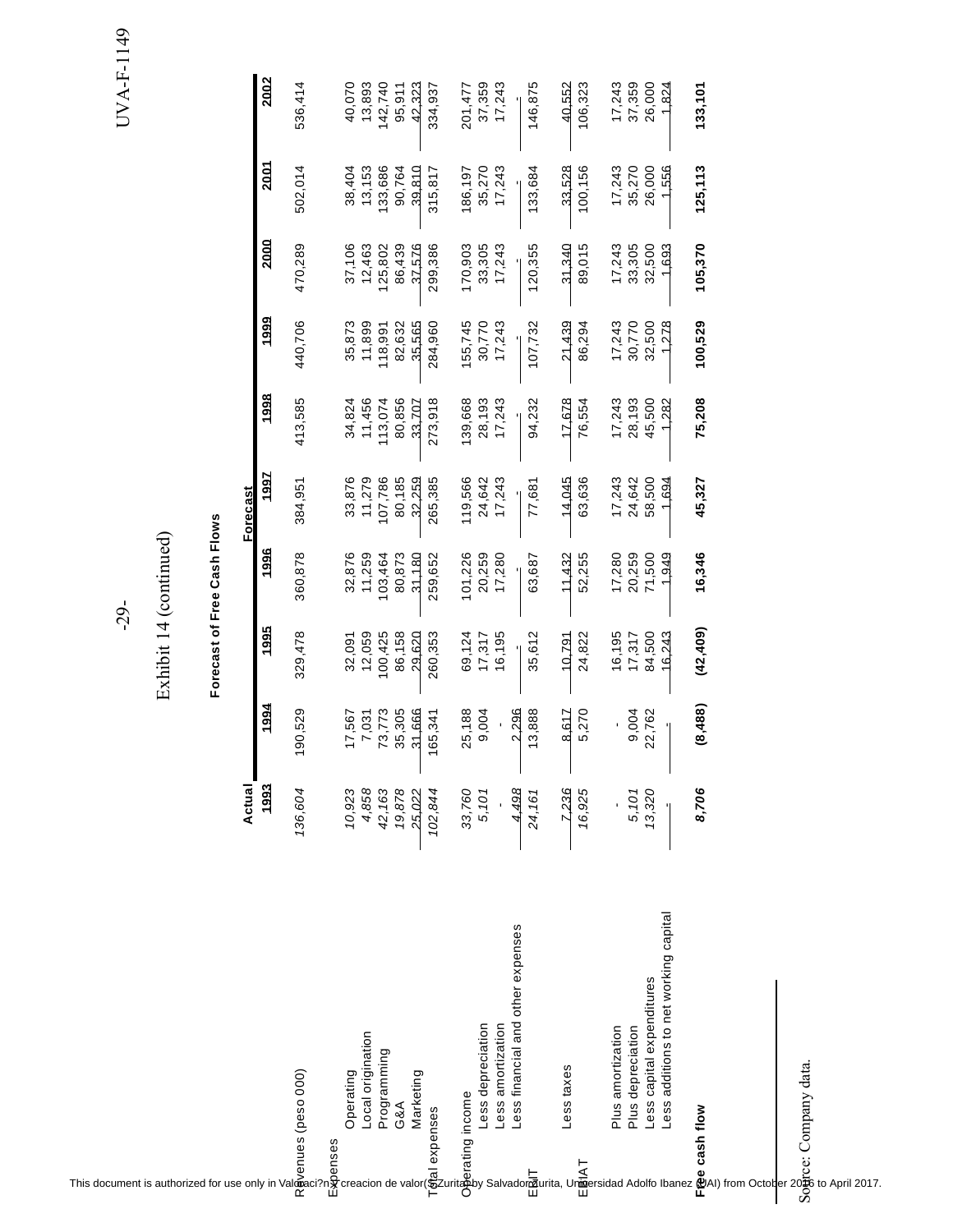UVA-F-1149 -30- UVA-F-1149

 $-30-$ 

## Exhibit 15 Exhibit 15

# CONTINENTAL CABLEVISION, INC./FINTELCO JOINT VENTURE **CONTINENTAL CABLEVISION**, **INC./FINTELCO JOINT VENTURE**

Information on Comparable U.S. Companies Information on Comparable U.S. Companies

| Value of<br>$(\S \text{ mil.})$<br><b>Book</b><br>Debt<br>scribers<br>$(mil.)$<br>$Sub-$ |
|------------------------------------------------------------------------------------------|
| 936.2<br>2,532<br>1.2                                                                    |
| 5,023.2<br>1,750<br>I                                                                    |
| 1680.9<br>10,256<br>10.2                                                                 |
| 1061<br>492                                                                              |

This document is authorized for use only in Valoraci?n y creacion de valor(S.Zurita) by Salvador Zurita, Universidad Adolfo Ibanez (UAI) from October 2016 to April 2017.